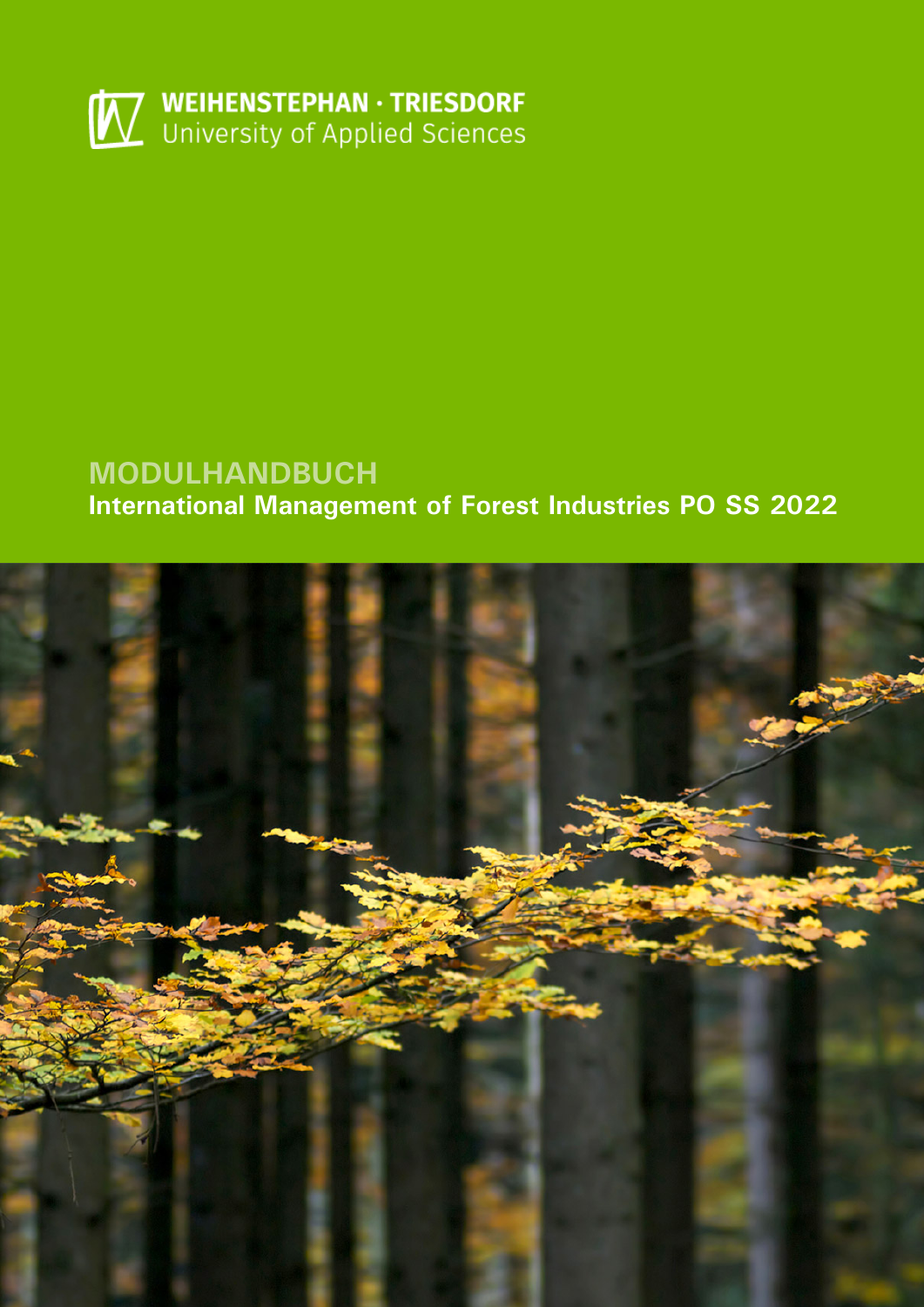# **INHALTSVERZEICHNIS**

| <b>SEMESTER 1</b> |                                                            | 3  |
|-------------------|------------------------------------------------------------|----|
| 353221010         | Economic planning and management in forest industries      | 3  |
| 353221020         | Cost management and controlling                            | 5  |
| 353221030         | Law for Leaders                                            | 7  |
| 353221040         | Information management                                     | 9  |
| 353221050         | International timber trade                                 | 11 |
|                   |                                                            |    |
| <b>SEMESTER 2</b> |                                                            | 13 |
| 353222020         | Integrated Natural Resources Management and Climate Change | 13 |
| 353222030         | Logistics, Supply Chain and Network Management             | 15 |
| 353222040         | Consumer Behavior, Markets and Trade                       | 18 |
| 353222050         | International Forstry and Forest Industry                  | 20 |
| 353222060         | International Forest Engineering                           | 22 |
|                   |                                                            |    |
| <b>SEMESTER 3</b> |                                                            | 23 |
| 353223000         | Master's Thesis                                            | 23 |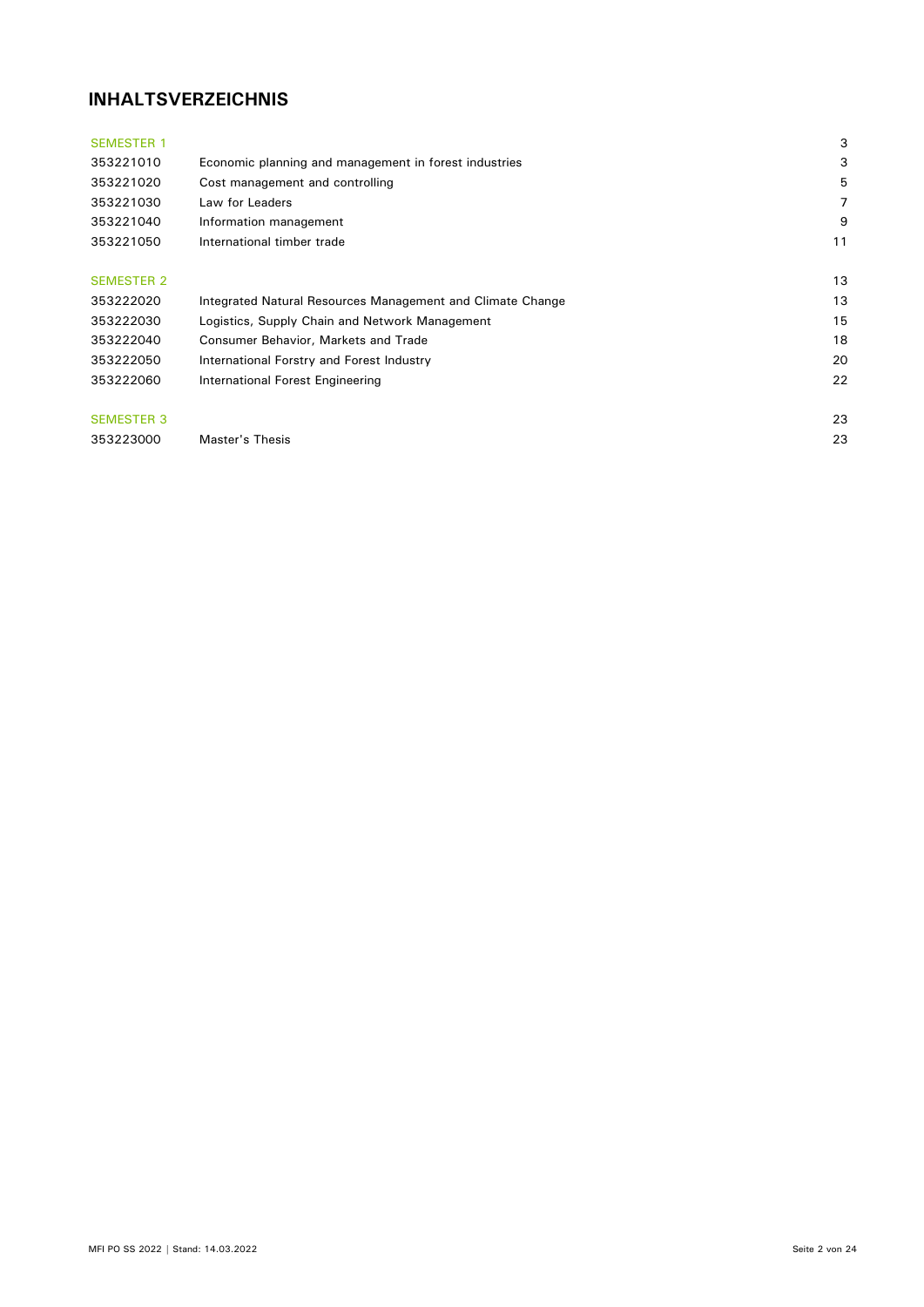# <span id="page-2-0"></span>**ECONOMIC PLANNING AND MANAGEMENT IN FOREST INDUSTRIES (353221010)**

| Fakultät                   | Wald und Forstwirtschaft                      |  |  |  |  |
|----------------------------|-----------------------------------------------|--|--|--|--|
| Studiengang                | International Management of Forest Industries |  |  |  |  |
| Semester                   | 5.0<br><b>EC</b>                              |  |  |  |  |
| Häufigkeit des Angebots    | jährlich im Sommersemester                    |  |  |  |  |
| Prüfungsordnung            | SS 2022<br>1.0<br>Gewicht für Gesamtnote      |  |  |  |  |
| Verantwortlicher Professor | Prof. Dr. Steffen Rogg                        |  |  |  |  |
| <b>Beteiligte Dozenten</b> | Andrea Stübner                                |  |  |  |  |
| Teilnahmebedingungen       | Basic knowledge of business administration    |  |  |  |  |

#### **KOMPETENZZIELE**

At the end of the module the student will be able to:

- Analyse business environment in the forest and wood industry
- Elaborate and interpret economic plannings
- Apply different strategic analyses
- Carry out business management using the different management methods
- Use of quantitative methods of economics

#### **PRÜFUNGEN / LEISTUNGSNACHWEISE**

| Prüfungsnummer                                                     | Prüfungsart   | <b>Dauer</b> | <b>Zeitraum</b> | Zulassungs-<br>voraussetzungen | Anteil<br>Endnote |
|--------------------------------------------------------------------|---------------|--------------|-----------------|--------------------------------|-------------------|
| 353221010 Economic planning and<br>management in forest industries | Studienarbeit |              | Prüfungszeit    |                                | 1.0               |

#### **STUDENTISCHER GESAMT-ARBEITSAUFWAND**

| Lehrveranstaltung | Lehrform                    | Kontaktzeit<br><b>SWS</b> | Kontaktzeit<br>Std. | Selbststudium<br>Std. | Gesamt<br>Arbeitsaufwand Std. |
|-------------------|-----------------------------|---------------------------|---------------------|-----------------------|-------------------------------|
| 35322101A         | Seminaristischer Unterricht | 4.0                       | 60.0                | 60.0                  | 120.0                         |
| 35322101B         | Projektstudium              | 0.0                       | 0.0                 | 30.0                  | 30.0                          |
| Summen            |                             | 4.0                       | 60.0                | 90.0                  | 150.0                         |

# **LEHRVERANSTALTUNGEN**

#### **ECONOMIC PLANNING AND MANAGEMENT IN FOREST INDUSTRIES (35322101A)**

| Dozent(en)                      | N. N. und Andrea Stübner                                                                         |
|---------------------------------|--------------------------------------------------------------------------------------------------|
| Lehrform                        | Seminaristischer Unterricht                                                                      |
| Erforderliche Rahmenbedingungen | Online and/or conference room                                                                    |
| Literatur und Materialien       | A list of selected literature will be made available to students before the start of the module. |

#### **INHALTE**

- Strategic planning processes

- Environmental analysis

- Company analysis

MFI PO SS 2022 | Stand: 14.03.2022 Seite 3 von 24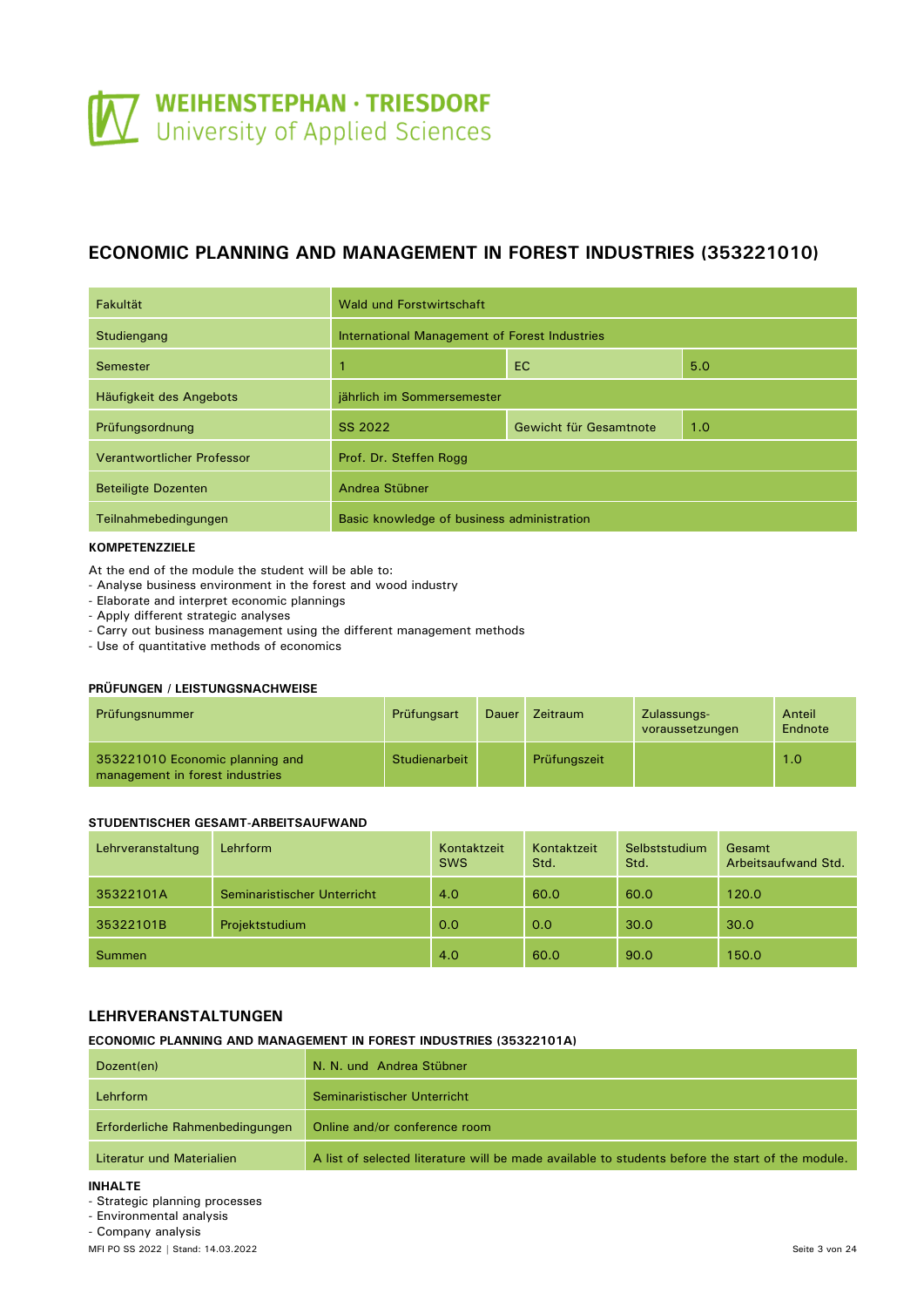- Strategic planning options
- Introduction to management theory
- Management systems
- Management systems for forest and wood industries

## **ECONOMIC PLANNING AND MANAGEMENT IN FOREST INDUSTRIES - EXERCISES (35322101B)**

| Dozent(en)                      | Andrea Stübner |
|---------------------------------|----------------|
| Lehrform                        | Projektstudium |
| Erforderliche Rahmenbedingungen |                |
| Literatur und Materialien       |                |

#### **INHALTE**

Development of project work on concrete case studies in written form with presentations to representatives of the relevant stakeholders.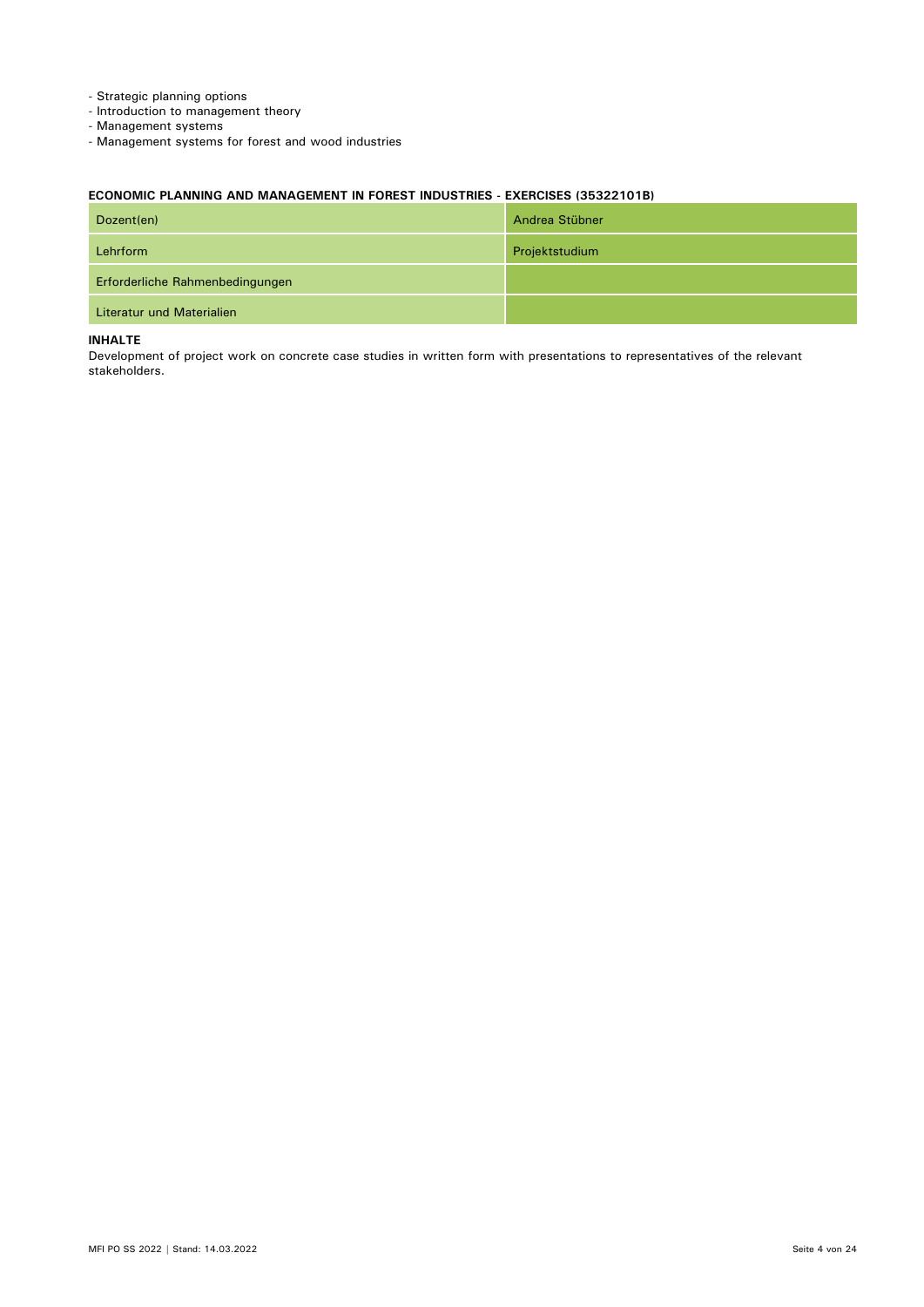# <span id="page-4-0"></span>**COST MANAGEMENT AND CONTROLLING (353221020)**

| Fakultät                   | Wald und Forstwirtschaft                      |     |     |  |
|----------------------------|-----------------------------------------------|-----|-----|--|
| Studiengang                | International Management of Forest Industries |     |     |  |
| Semester                   | 1                                             | 5.0 |     |  |
| Häufigkeit des Angebots    | jährlich im Sommersemester                    |     |     |  |
| Prüfungsordnung            | SS 2022<br>Gewicht für Gesamtnote             |     | 1.0 |  |
| Verantwortlicher Professor | Prof. Dr. Steffen Rogg                        |     |     |  |
| <b>Beteiligte Dozenten</b> | Dr. Volker Schindel                           |     |     |  |

# **KOMPETENZZIELE**

At the end of the module the student will be able to:

- analyze and interpret costs, as well as apply the cost-accounting principles commonly used in the forest and wood industries

- solve economic problems related to forestry and similar fields applying business-management methods
- retrieve, process, and analyze data in preparation for target-oriented decision-making
- support and advise management teams in result-oriented planning and realization of business activities

- Use of quantitative methods of economics

#### **PRÜFUNGEN / LEISTUNGSNACHWEISE**

| Prüfungsnummer                               | Prüfungsart             | Dauer | <b>Zeitraum</b> | Zulassungs-<br>voraussetzungen | Anteil<br>Endnote |
|----------------------------------------------|-------------------------|-------|-----------------|--------------------------------|-------------------|
| 353221020 Cost management and<br>controlling | schriftliche<br>Prüfung |       | Prüfungszeit    |                                | 1.0               |

### **STUDENTISCHER GESAMT-ARBEITSAUFWAND**

| Lehrveranstaltung | Lehrform                    | Kontaktzeit<br><b>SWS</b> | Kontaktzeit<br>Std. | Selbststudium<br>Std. | Gesamt<br>Arbeitsaufwand Std. |
|-------------------|-----------------------------|---------------------------|---------------------|-----------------------|-------------------------------|
| 35322102A         | Seminaristischer Unterricht | 3.0                       | 45.0                | 45.0                  | 90.0                          |
| 35322102B         | Übung                       | 1.0                       | 15.0                | 15.0                  | 30.0                          |
| <b>Summen</b>     |                             | 4.0                       | 60.0                | 60.0                  | 120.0                         |

## **LEHRVERANSTALTUNGEN**

#### **COST MANAGEMENT AND CONTROLLING (35322102A)**

| Dozent(en)                      | N. N. und Dr. Volker Schindel                                                                    |
|---------------------------------|--------------------------------------------------------------------------------------------------|
| Lehrform                        | Seminaristischer Unterricht                                                                      |
| Erforderliche Rahmenbedingungen | Online and/or conference room                                                                    |
| Literatur und Materialien       | A list of selected literature will be made available to students before the start of the module. |

#### **INHALTE**

- Introduction to cost management
- Product-related cost management
- Process-related cost management

- Investment and financing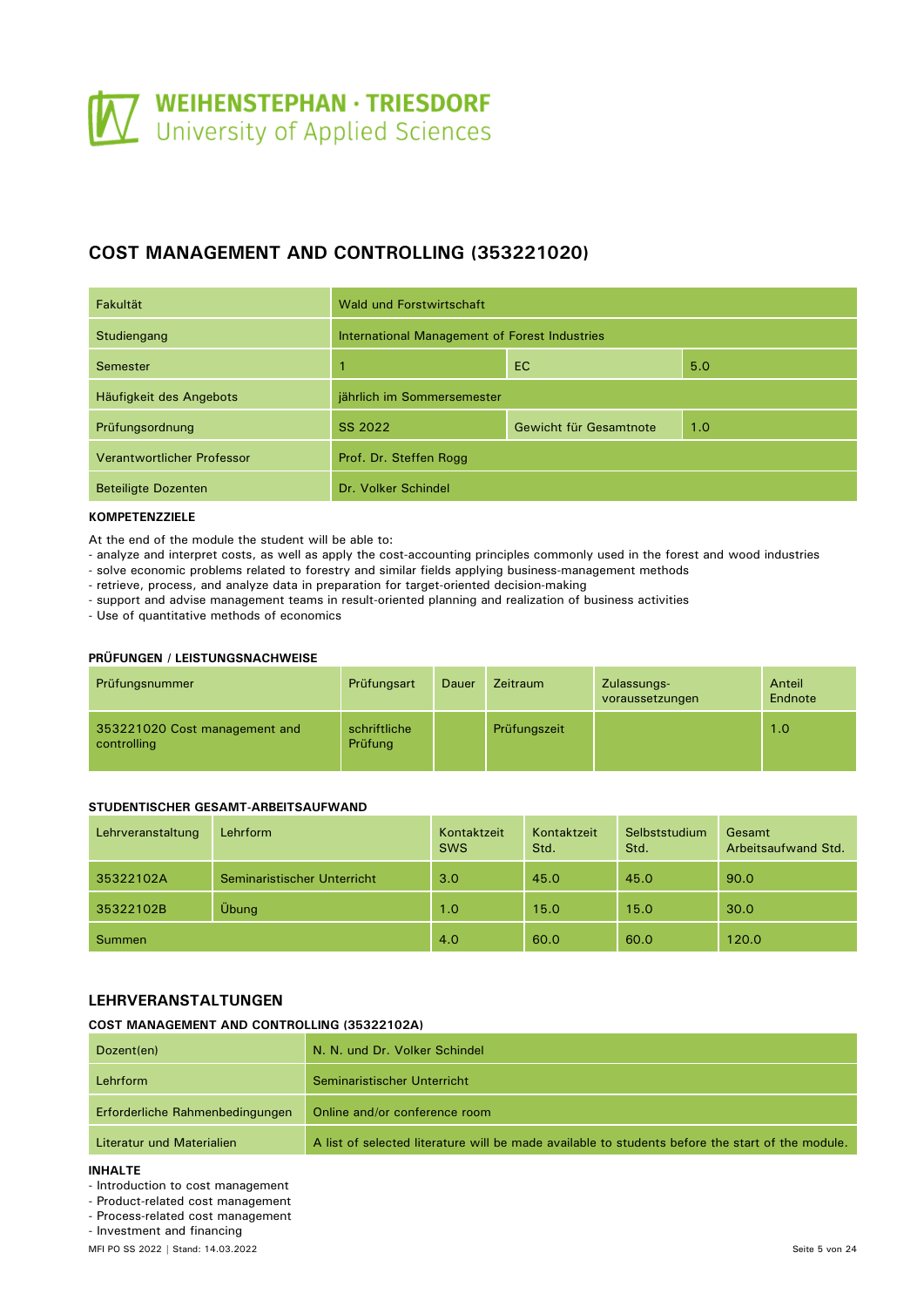- Basic controlling functions
- Instruments of strategic controlling
- Instruments of operative controlling
- Integrated use of controlling tools

# **COST MANAGEMENT AND CONTROLLING EXERCISES (35322102B)**

| Dozent(en)                      | Dr. Volker Schindel           |
|---------------------------------|-------------------------------|
| Lehrform                        | Übung                         |
| Erforderliche Rahmenbedingungen | Online and/or conference room |
| Literatur und Materialien       |                               |

#### **INHALTE**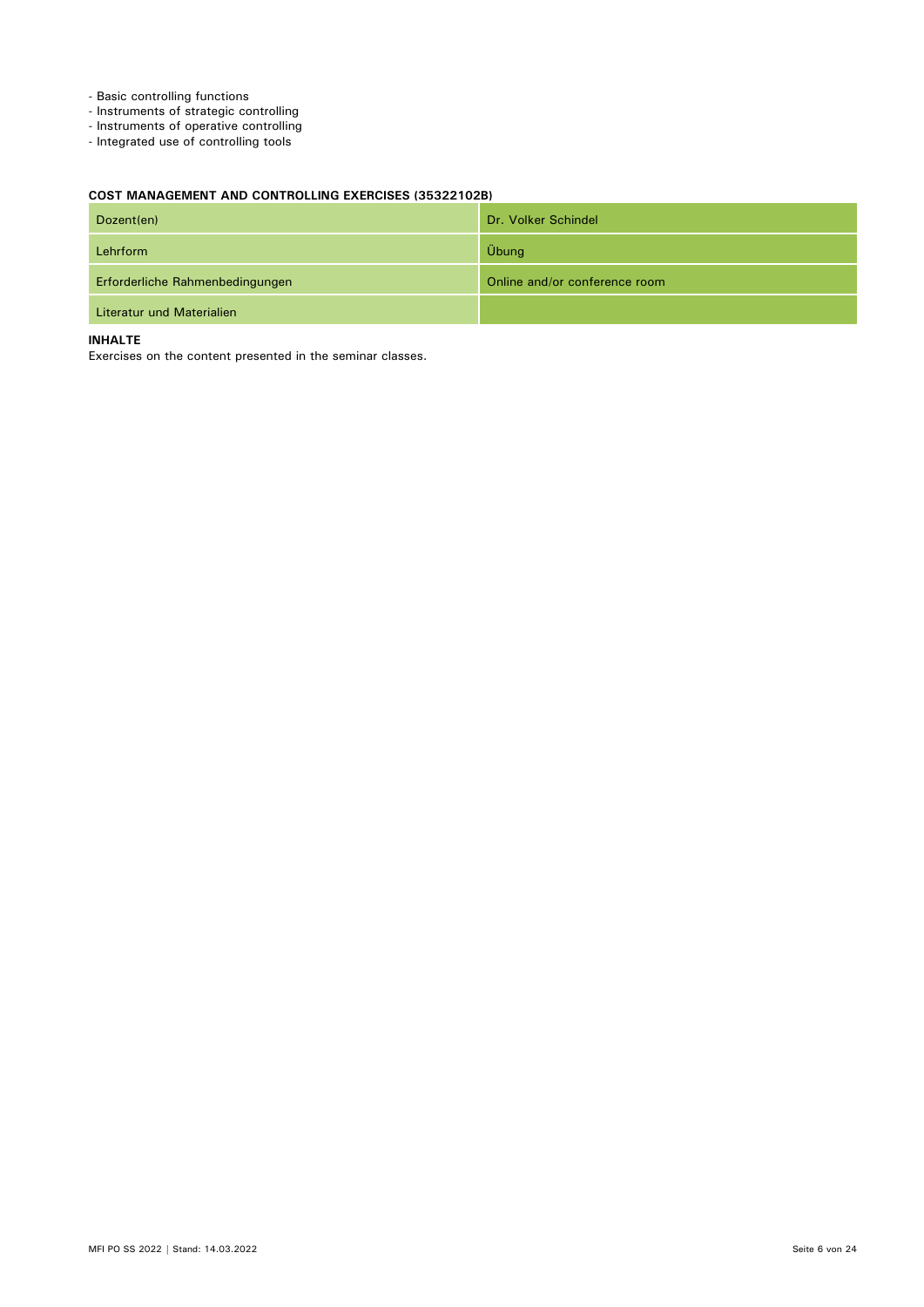# <span id="page-6-0"></span>**LAW FOR LEADERS (353221030)**

| Fakultät                   | Wald und Forstwirtschaft                                            |  |  |  |  |
|----------------------------|---------------------------------------------------------------------|--|--|--|--|
| Studiengang                | International Management of Forest Industries                       |  |  |  |  |
| Semester                   | EC.<br>5.0                                                          |  |  |  |  |
| Häufigkeit des Angebots    | jährlich im Sommersemester                                          |  |  |  |  |
| Prüfungsordnung            | SS 2022<br>1.0<br>Gewicht für Gesamtnote                            |  |  |  |  |
| Verantwortlicher Professor | Prof. Dr. Ewald Endres                                              |  |  |  |  |
| <b>Beteiligte Dozenten</b> | Prof. Dr. Michael Hofmann                                           |  |  |  |  |
| Teilnahmebedingungen       | Basic knowledge of general jurisprudence or civil and corporate law |  |  |  |  |

# **KOMPETENZZIELE**

At the end of the module the student will be able to:

- evaluate management's legal obligations and risks
- identify and analyze possible forms of contract and law shaping
- follow the basic principles of corporate taxation
- apply the major regulations of international trade and corporate law

#### **PRÜFUNGEN / LEISTUNGSNACHWEISE**

| Prüfungsnummer            | Prüfungsart             | Dauer | <b>Zeitraum</b> | Zulassungs-<br>voraussetzungen | <b>Anteil Endnote</b> |
|---------------------------|-------------------------|-------|-----------------|--------------------------------|-----------------------|
| 353221030 Law for Leaders | schriftliche<br>Prüfung |       | Prüfungszeit    |                                | 1.0                   |

## **STUDENTISCHER GESAMT-ARBEITSAUFWAND**

| Lehrveranstaltung | Lehrform                    | Kontaktzeit<br><b>SWS</b> | Kontaktzeit<br>Std. | Selbststudium<br>Std. | Gesamt<br>Arbeitsaufwand Std. |
|-------------------|-----------------------------|---------------------------|---------------------|-----------------------|-------------------------------|
| 35322103A         | Seminaristischer Unterricht | 3.0                       | 45.0                | 75.0                  | 120.0                         |
| 35322103B         | Übung                       | 1.0                       | 15.0                | 15.0                  | 30.0                          |
| <b>Summen</b>     |                             | 4.0                       | 60.0                | 90.0                  | 150.0                         |

# **LEHRVERANSTALTUNGEN**

#### **LAW FOR LEADERS (35322103A)**

| Dozent(en)                      | Prof. Dr. Michael Hofmann und Prof. Dr. Ewald Endres                                             |
|---------------------------------|--------------------------------------------------------------------------------------------------|
| Lehrform                        | Seminaristischer Unterricht                                                                      |
| Erforderliche Rahmenbedingungen | Online and/or conference room                                                                    |
| Literatur und Materialien       | A list of selected literature will be made available to students before the start of the module. |

#### **INHALTE**

- Basic legal obligations and liabilities of corporate management

- Choice of legal form – backgrounds and options

- Opportunities and limits of contract design

MFI PO SS 2022 | Stand: 14.03.2022 Seite 7 von 24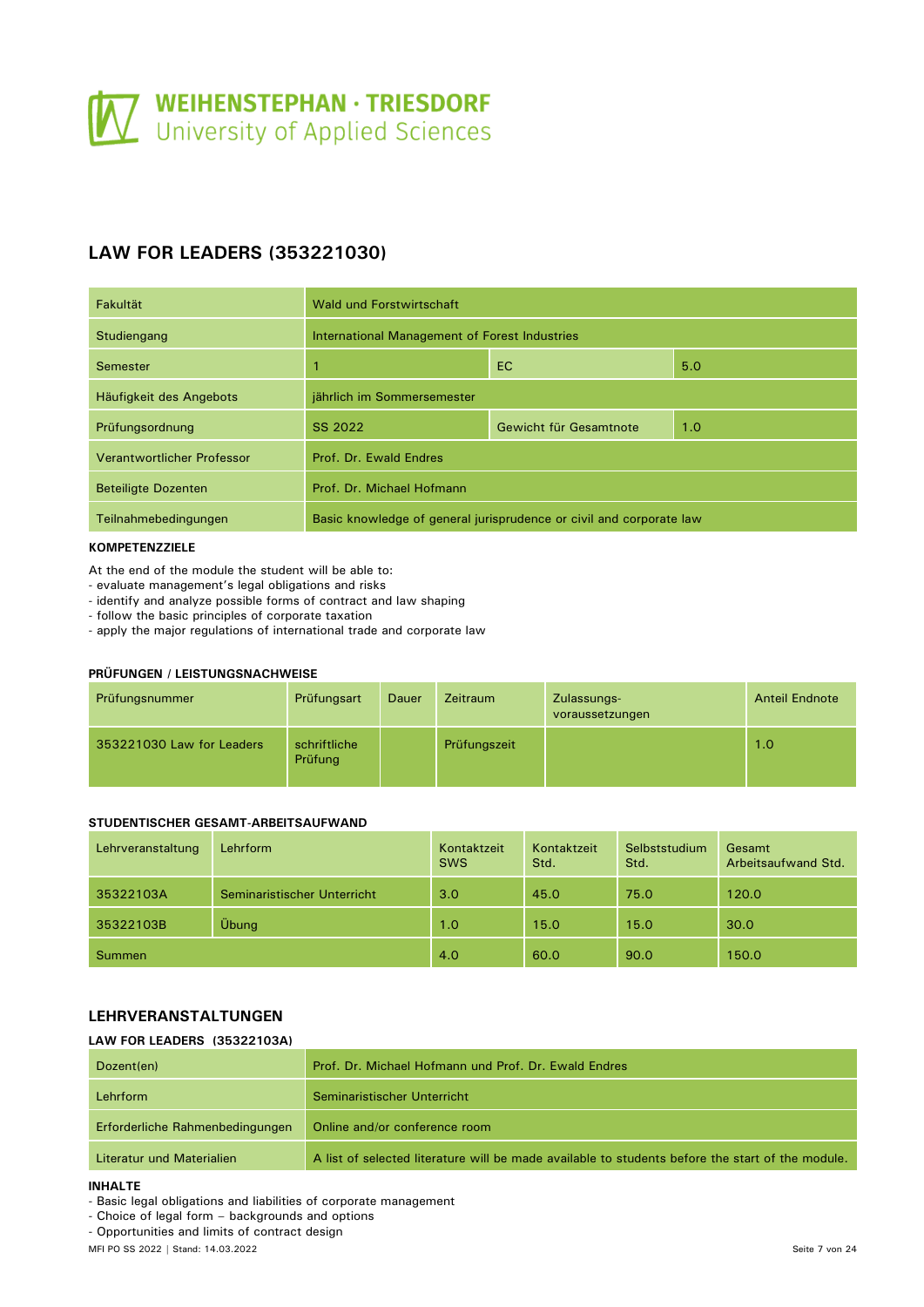- Corporate, trade, and turnover taxation
- Market legal structures (domestic and global markets, WTO)
- International contract law, international sales law, UN Sales Convention (CISG)
- International transport law
- Incoterms and other trade terms
- International corporate law
- International tax law
- Foreign trade law

## **LAW FOR LEADERS EXERCISES (35322103B)**

| Dozent(en)                      | Prof. Dr. Michael Hofmann und Prof. Dr. Ewald Endres |
|---------------------------------|------------------------------------------------------|
| Lehrform                        | Übung                                                |
| Erforderliche Rahmenbedingungen | Online and/or conference room                        |
| Literatur und Materialien       |                                                      |

#### **INHALTE**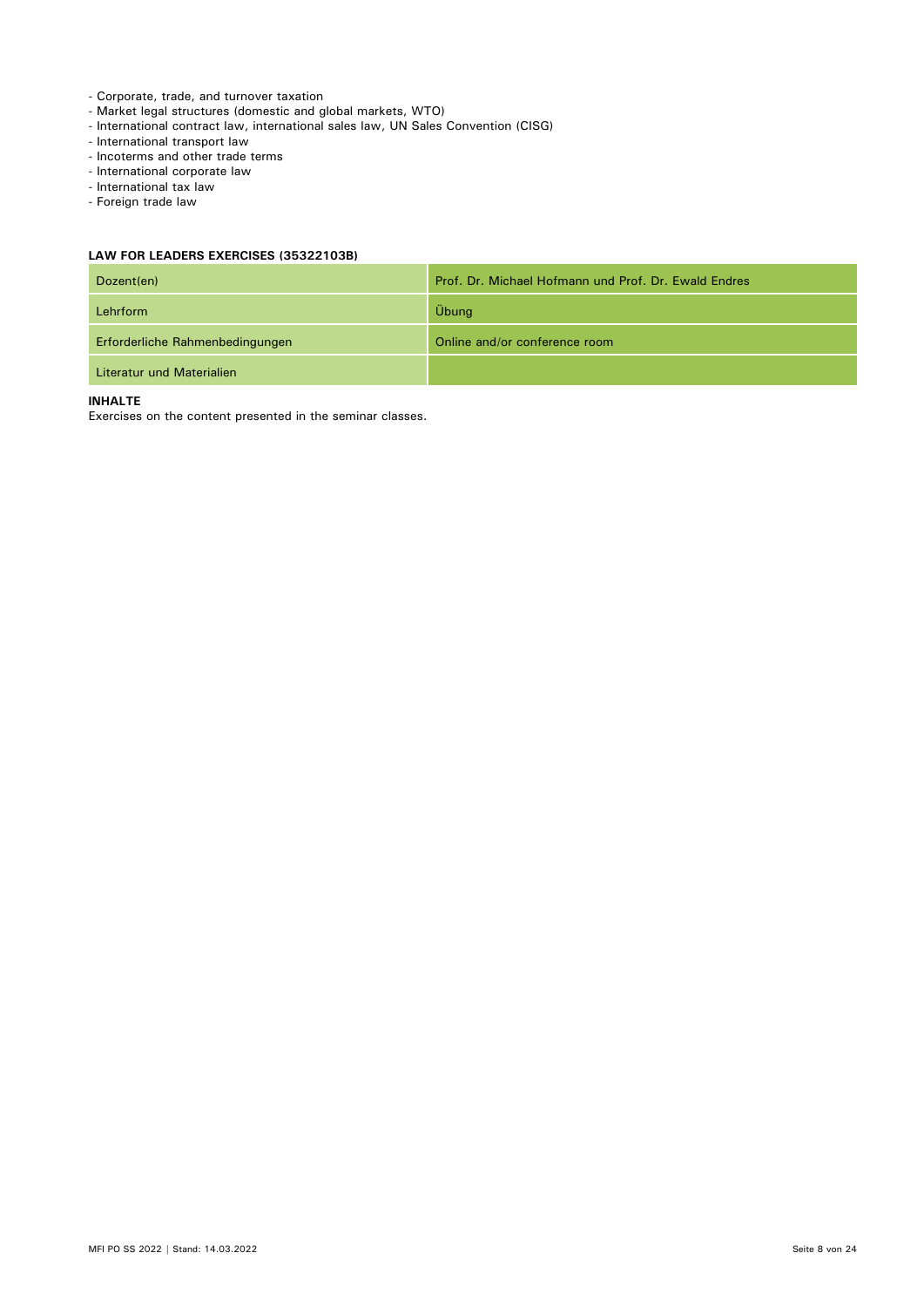# <span id="page-8-0"></span>**INFORMATION MANAGEMENT (353221040)**

| Fakultät                   | Wald und Forstwirtschaft                      |  |  |  |  |  |
|----------------------------|-----------------------------------------------|--|--|--|--|--|
| Studiengang                | International Management of Forest Industries |  |  |  |  |  |
| Semester                   | EC<br>5.0                                     |  |  |  |  |  |
| Häufigkeit des Angebots    | jährlich im Sommersemester                    |  |  |  |  |  |
| Prüfungsordnung            | SS 2022<br>1.0<br>Gewicht für Gesamtnote      |  |  |  |  |  |
| Verantwortlicher Professor | Prof. Dr. Steffen Rogg                        |  |  |  |  |  |
| <b>Beteiligte Dozenten</b> | N. N.                                         |  |  |  |  |  |
| Teilnahmebedingungen       | Fundamentals of computer science              |  |  |  |  |  |

#### **KOMPETENZZIELE**

At the end of the module the student will be able to:

- Understand the importance of information to an organization.

- To develop an information technology strategy based on an analysis of the business strategy using quantitative and qualitative methods.

- To remember challenges in the implementation of a service-oriented IT management and to create adequate solution approaches.

#### **PRÜFUNGEN / LEISTUNGSNACHWEISE**

| Prüfungsnummer                      | Prüfungsart   | Dauer     | Zeitraum       | Zulassungs-<br>voraussetzungen | Anteil<br>Endnote |
|-------------------------------------|---------------|-----------|----------------|--------------------------------|-------------------|
| 353221040 Information<br>management | Studienarbeit | 10 Wochen | Vorlesungszeit |                                | 1.0               |

# **STUDENTISCHER GESAMT-ARBEITSAUFWAND**

| Lehrveranstaltung | Lehrform                    | Kontaktzeit<br><b>SWS</b> | Kontaktzeit<br>Std. | <b>Selbststudium</b><br>Std. | Gesamt<br>Arbeitsaufwand Std. |
|-------------------|-----------------------------|---------------------------|---------------------|------------------------------|-------------------------------|
| 35322104A         | Seminaristischer Unterricht | 3.0                       | 45.0                | 75.0                         | 120.0                         |
| 35322104B         | Übung                       | 1.0                       | 15.0                | 15.0                         | 30.0                          |
| Summen            |                             | 4.0                       | 60.0                | 90.0                         | 150.0                         |

# **LEHRVERANSTALTUNGEN**

### **INFORMATION MANAGEMENT (35322104A)**

| Dozent(en)                         | Prof. Dr. Steffen Rogg und N. N. |
|------------------------------------|----------------------------------|
| Lehrform                           | Seminaristischer Unterricht      |
| Erforderliche<br>Rahmenbedingungen | Online and/or conference room    |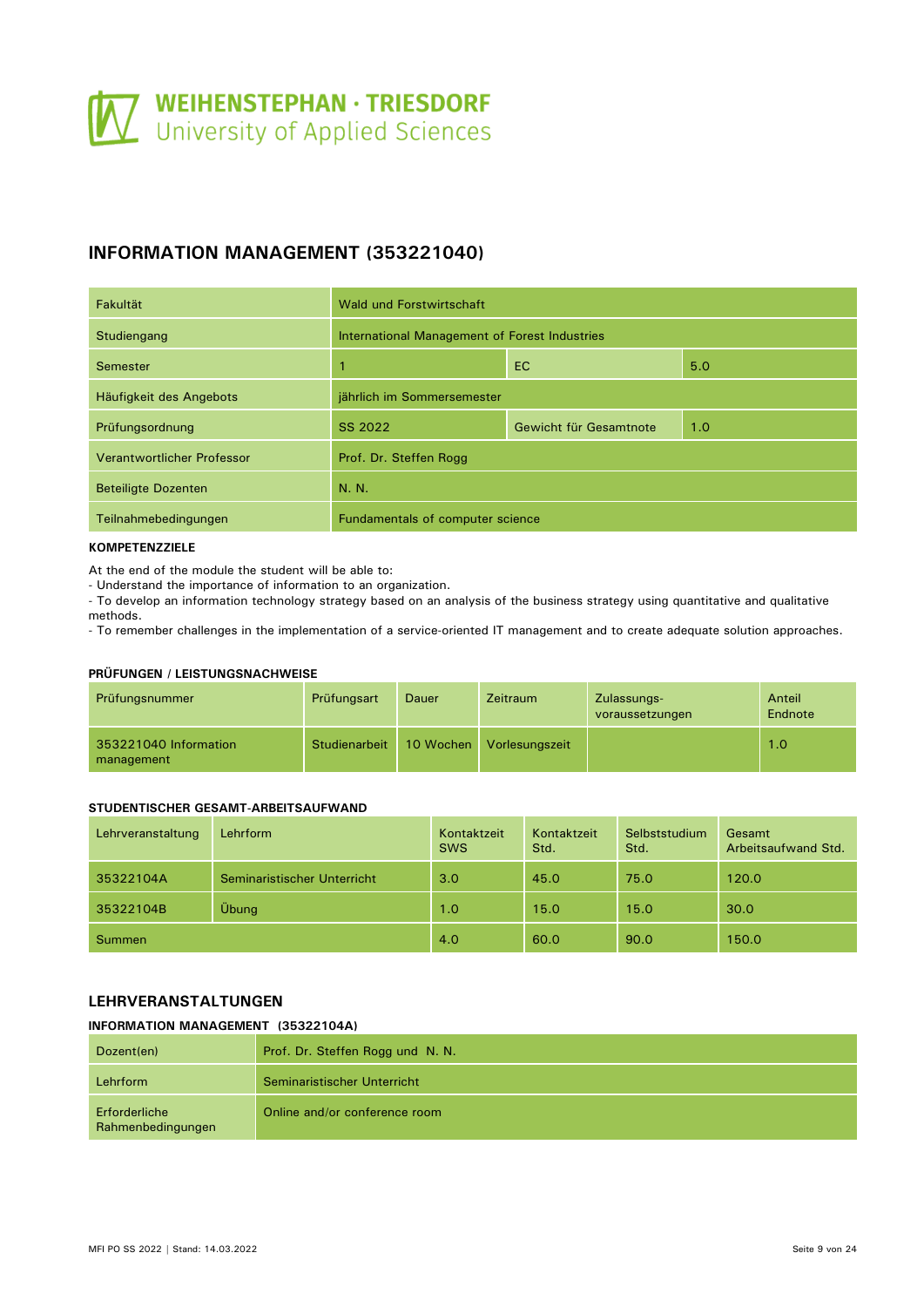| Literatur und Materialien | Literature to prepare for the course:<br>* Robert J. Benson; Tom Bugnitz, William B. Walton (2004): From business strategy to IT action.<br>Wilev<br>* John Ward, Joe Peppard (2013): Strategic Planning for Information Systems. Wiley |
|---------------------------|-----------------------------------------------------------------------------------------------------------------------------------------------------------------------------------------------------------------------------------------|
|                           | A list of selected literature will be made available to students before the start of the module.                                                                                                                                        |

#### **INHALTE**

- IT strategy
- IT organization
- IT processes
- IT controls
- IT security Management
- IT governance

#### **INFORMATION MANAGEMENT EXERCISES (35322104B)**

| Dozent(en)                      | Prof. Dr. Steffen Rogg und N. N. |
|---------------------------------|----------------------------------|
| Lehrform                        | Übung                            |
| Erforderliche Rahmenbedingungen | Online and/or conference room    |
| Literatur und Materialien       |                                  |

## **INHALTE**

- Case studies on the topics presented in seminary classes.

- Exercises on the techniques and methods presented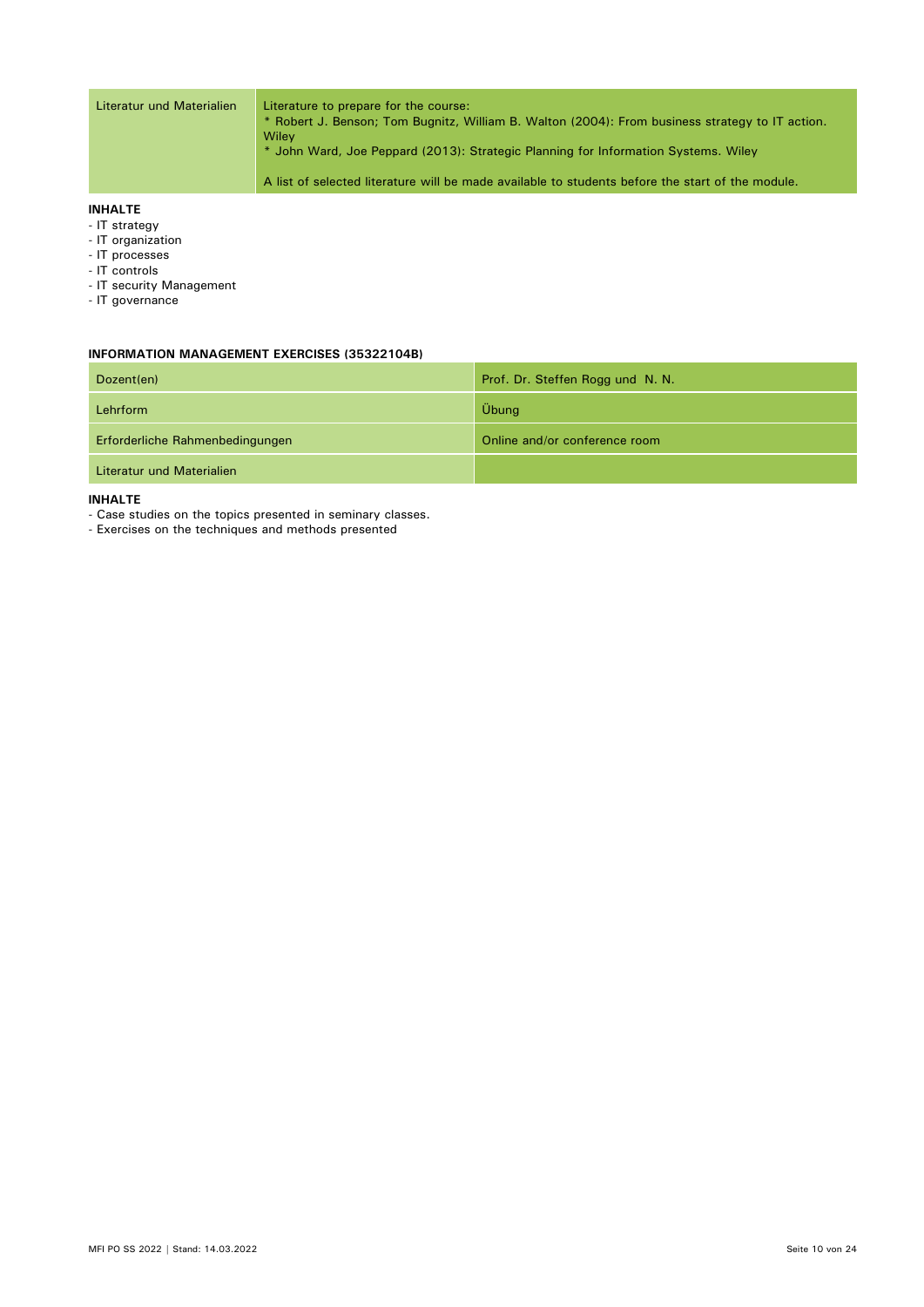# <span id="page-10-0"></span>**INTERNATIONAL TIMBER TRADE (353221050)**

| Fakultät                   | Wald und Forstwirtschaft                      |  |  |  |  |  |
|----------------------------|-----------------------------------------------|--|--|--|--|--|
| Studiengang                | International Management of Forest Industries |  |  |  |  |  |
| Semester                   | EC<br>5.0<br>1                                |  |  |  |  |  |
| Häufigkeit des Angebots    | jährlich im Sommersemester                    |  |  |  |  |  |
| Prüfungsordnung            | SS 2022<br>1.0<br>Gewicht für Gesamtnote      |  |  |  |  |  |
| Verantwortlicher Professor | Prof. Dr. Hubert Speth                        |  |  |  |  |  |
| <b>Beteiligte Dozenten</b> | N. N.                                         |  |  |  |  |  |
| Teilnahmebedingungen       | Basic knowledge in international business     |  |  |  |  |  |

# **KOMPETENZZIELE**

- At the end of the module the student will be able to:
- Basic Forms of International Trade
- Principles and Practice of International Wood Marketing
- The Legal environment of International Timber Trade
- The Export and Import order process in Wooden Businesses
- International Timber Transport
- Custom Controls for Wooden Products
- Risk Management in International Wood Trade
- International Payment in Wooden Business
- Entrepreneurship in the in the forest products sector
- Innovation and Ideation in the in the forest products sector
- Business Model Canvas in the in the forest products sector
- Development and Evaluation of Business Models in the in the forest products sector

### **PRÜFUNGEN / LEISTUNGSNACHWEISE**

| Prüfungsnummer                          | Prüfungsart             | Dauer | <b>Zeitraum</b> | Zulassungs-<br>voraussetzungen | <b>Anteil Endnote</b> |
|-----------------------------------------|-------------------------|-------|-----------------|--------------------------------|-----------------------|
| 353221050 International timber<br>trade | schriftliche<br>Prüfung |       | Prüfungszeit    |                                | 0.0                   |

#### **STUDENTISCHER GESAMT-ARBEITSAUFWAND**

| Lehrveranstaltung | Lehrform                    | Kontaktzeit<br><b>SWS</b> | Kontaktzeit<br>Std. | Selbststudium<br>Std. | Gesamt<br>Arbeitsaufwand Std. |
|-------------------|-----------------------------|---------------------------|---------------------|-----------------------|-------------------------------|
| 35322105A         | Seminaristischer Unterricht | 3.0                       | 45.0                | 15.0                  | 60.0                          |
| 35322105B         | Übung                       | 2.0                       | 15.0                | 30.0                  | 45.0                          |
| 35322105C         | Projektstudium              | 0.0                       | 0.0                 | 45.0                  | 45.0                          |
| <b>Summen</b>     |                             | 5.0                       | 60.0                | 90.0                  | 150.0                         |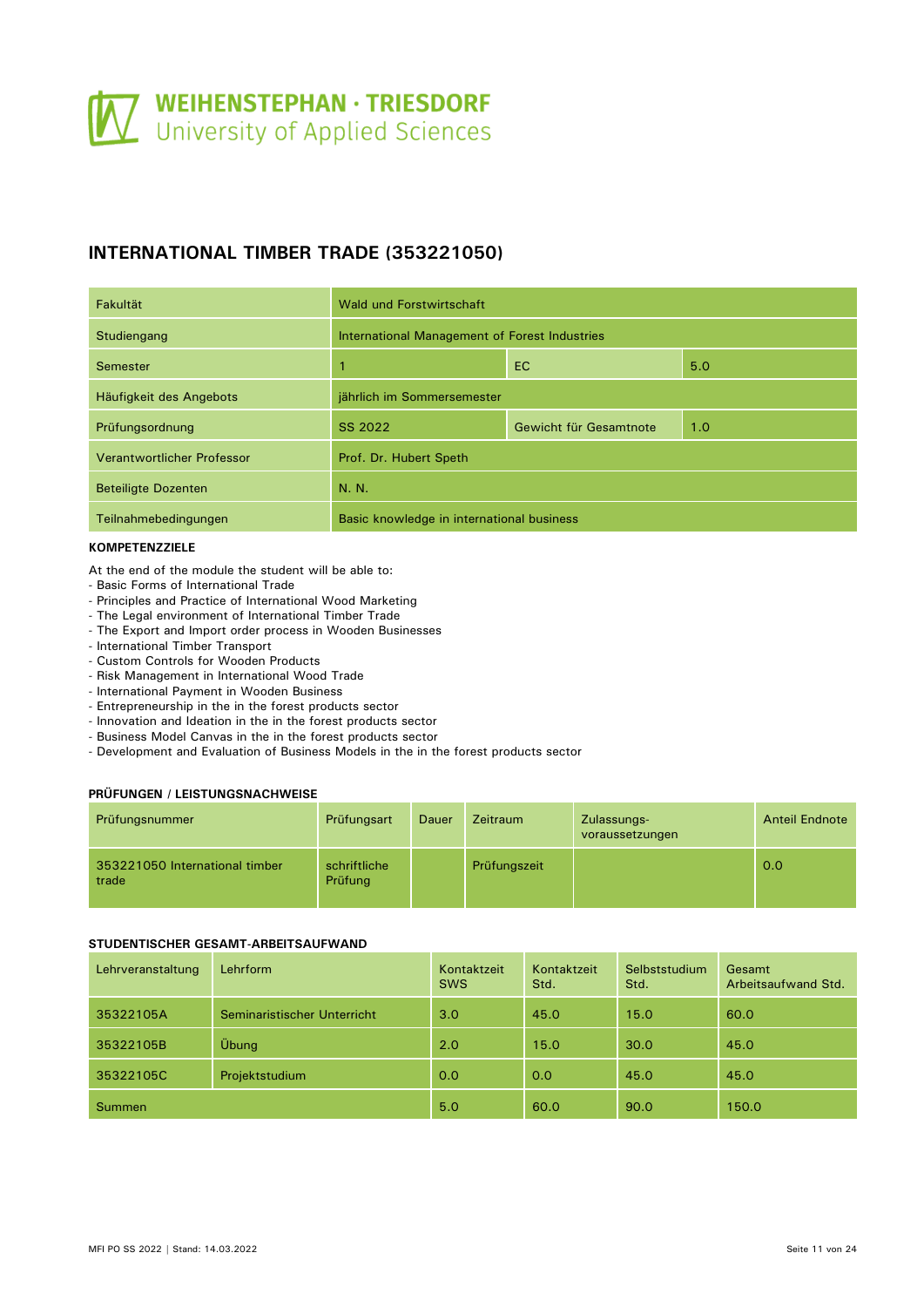# **LEHRVERANSTALTUNGEN**

#### **INTERNATIONAL TIMBER TRADE (35322105A)**

| Dozent(en)                         | N. N. und Prof. Dr. Hubert Speth                                                                                                                                                                                                                                                                                                                                                                                                                                                                                                                                           |
|------------------------------------|----------------------------------------------------------------------------------------------------------------------------------------------------------------------------------------------------------------------------------------------------------------------------------------------------------------------------------------------------------------------------------------------------------------------------------------------------------------------------------------------------------------------------------------------------------------------------|
| Lehrform                           | Seminaristischer Unterricht                                                                                                                                                                                                                                                                                                                                                                                                                                                                                                                                                |
| Erforderliche<br>Rahmenbedingungen | Online and/or conference room                                                                                                                                                                                                                                                                                                                                                                                                                                                                                                                                              |
| Literatur und Materialien          | * Sherlock, Reuvid: The Handbook of International Trade, A Guide to the Principles and Practice of<br>Export, newest edition, 402 pages, E-ISBN-978-0-7494-6238-3<br>* Drucker, P. (2005): Entrepreneurship and Innovation<br>* Osterwalder, A. Pigneur, Y. (2010): Business Model Generation: A Handbook for Visionaries, Game<br><b>Changers</b><br>* Gassmann, O. (2020): Business Model Navigator: The strategies behind the most successful<br>companies ft press<br>A list of selected literature will be made available to students before the start of the module. |

#### **INHALTE**

- Practice distribution processes
- International Wood Marketing
- The law of contract, the law of agency
- The Export/Import quotation
- Incoterms
- Freight forwarders, Modes of international Transport
- Export documentation (Bill of lading, waybills, etc.)
- Export and import procedures and documents
- Cargo insurance, physical-, credit and exchange risks
- International Payment methods (Letter of Credit, etc.)
- Ideation how to create business ideas
- Forms of countertrade
- Business model canvas
- St. Gallen Business Model Navigator
- Development of new business ideas
- Business Model Canvas
- Business Plans
- Best practice examples in the wood-based sector

#### **INTERNATIONAL TIMBER TRADE - EXERCISES (35322105B)**

| Dozent(en)                      | Prof. Dr. Hubert Speth und N. N. |
|---------------------------------|----------------------------------|
| Lehrform                        | Übung                            |
| Erforderliche Rahmenbedingungen | Online and/or conference room    |
| Literatur und Materialien       |                                  |

**INHALTE**

Exercises on the content presented in the seminar classes.

### **INTERNATIONAL TIMBER TRADE - PROJECT STUDY (35322105C)**

| Dozent(en)                      | N. N. und Prof. Dr. Hubert Speth |
|---------------------------------|----------------------------------|
| Lehrform                        | Projektstudium                   |
| Erforderliche Rahmenbedingungen |                                  |
| Literatur und Materialien       |                                  |

#### **INHALTE**

Development of project work on concrete case studies in written form with presentations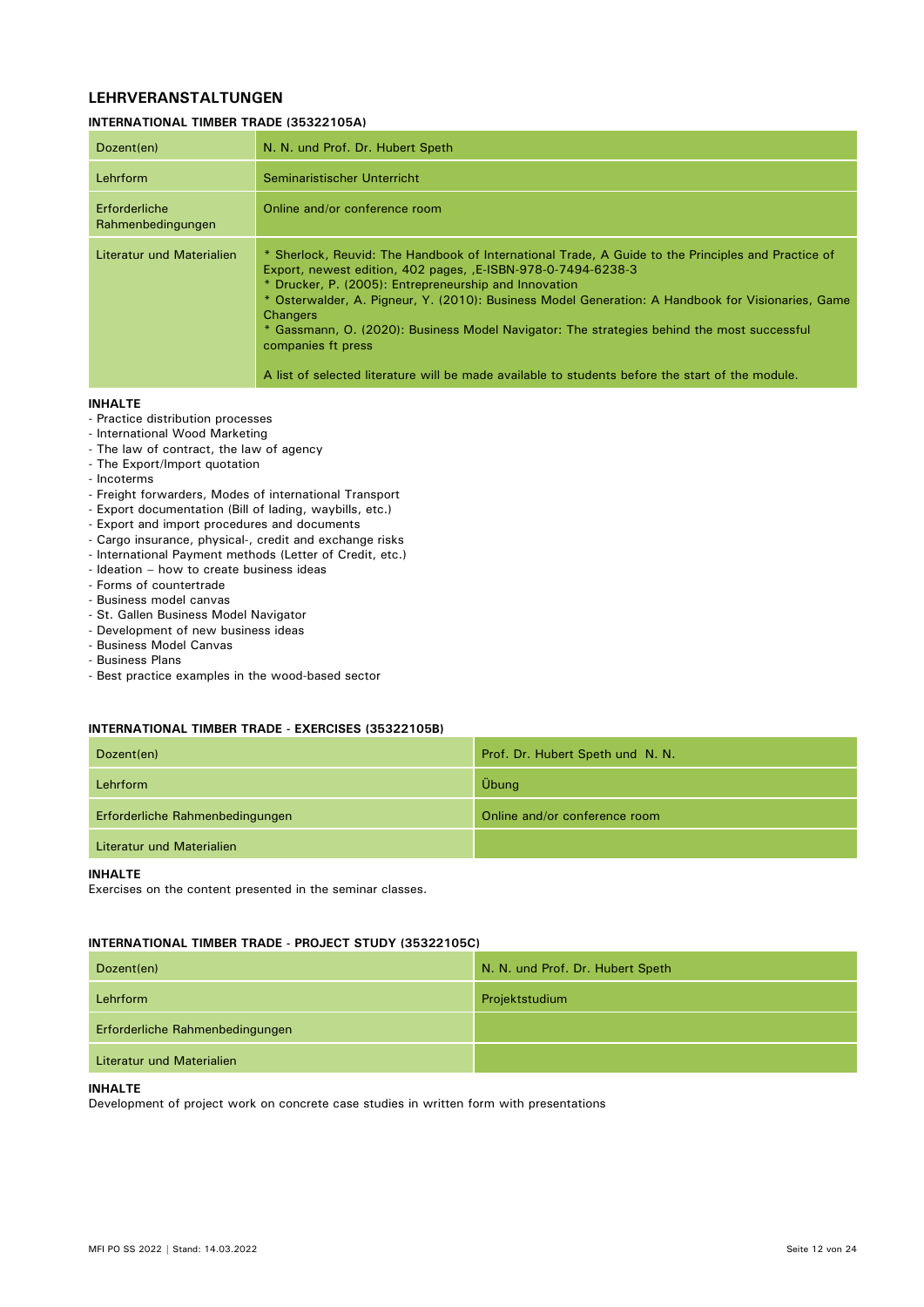<span id="page-12-0"></span>

# **INTEGRATED NATURAL RESOURCES MANAGEMENT AND CLIMATE CHANGE (353222020)**

| <b>Fakultät</b>            | Wald und Forstwirtschaft                      |                        |     |  |  |
|----------------------------|-----------------------------------------------|------------------------|-----|--|--|
| Studiengang                | International Management of Forest Industries |                        |     |  |  |
| Semester                   | $\overline{2}$                                | <b>EC</b>              | 5.0 |  |  |
| Häufigkeit des Angebots    | jährlich im Wintersemester                    |                        |     |  |  |
| Prüfungsordnung            | SS 2022                                       | Gewicht für Gesamtnote | 1.0 |  |  |
| Verantwortlicher Professor | Jürgen Blaser                                 |                        |     |  |  |
| <b>Beteiligte Dozenten</b> | N. N.                                         |                        |     |  |  |

#### **KOMPETENZZIELE**

At the end of the module the student will be able to:

- understand the major challenges and underpinning concepts of managing

landscape in a changing environment globally;

- recognize the key issues and problems of climate change and natural resources management (incl. sustainable land and forest management, Land-use, Land Use change and Forests, and REDD+) from a disciplinary perspective and bring them in a wider interdisciplinary context;

- elaborate sound recommendations for problem solving and/or decision making in natural resources management, using adequate methods and tools;

- collaborate in a multi-disciplinary team and participate in the elaboration of

recommendations for decision making from an interdisciplinary perspective

(integrated assessment, "synthesis") and reflect the disciplinary results from such broader perspective

- Students develop a mutual understanding across disciplines toward solving complex problems in natural resources and environmental management under particular consideration of climate change and climate variability.

### **PRÜFUNGEN / LEISTUNGSNACHWEISE**

| Prüfungsnummer                                                          | Prüfungsart   | Daue | Zeitraum     | Zulassungs-<br>voraussetzungen | Anteil<br>Endnote |
|-------------------------------------------------------------------------|---------------|------|--------------|--------------------------------|-------------------|
| 353222020 Integrated Natural Resources<br>Management and Climate Change | Studienarbeit |      | Prüfungszeit |                                | 1.0               |

#### **STUDENTISCHER GESAMT-ARBEITSAUFWAND**

| Lehrveranstaltung | Lehrform                    | Kontaktzeit<br><b>SWS</b> | Kontaktzeit<br>Std. | Selbststudium<br>Std. | Gesamt<br>Arbeitsaufwand Std. |
|-------------------|-----------------------------|---------------------------|---------------------|-----------------------|-------------------------------|
| 35322202A         | Seminaristischer Unterricht | 4.0                       | 60.0                | 30.0                  | 90.0                          |
| 35322202B         | Übung                       | 2.0                       | 30.0                | 30.0                  | 60.0                          |
| Summen            |                             | 6.0                       | 90.0                | 60.0                  | 150.0                         |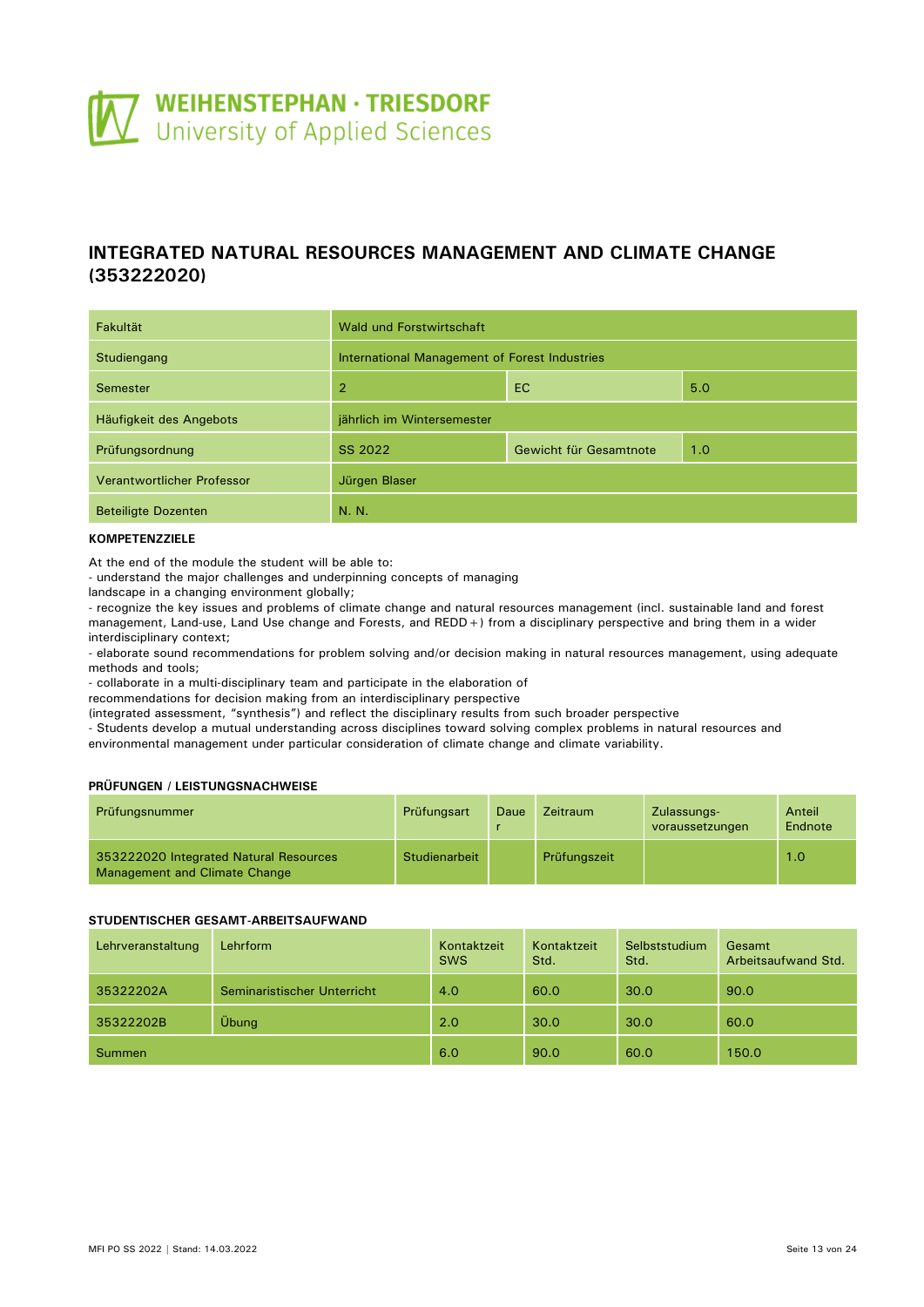# **LEHRVERANSTALTUNGEN**

#### **INTEGRATED NATURAL RESOURCES MANAGEMENT AND CLIMATE CHANGE (35322202A)**

| Dozent(en)                         | N. N. und Jürgen Blaser                                                                                                                                                                                                                                                                                                                                                                                                                                                                                                                                                                                                                                                                                                                                                                                                                                                                                                                                                                                                                                                                                                                                                                                                                                                                                                                                                  |
|------------------------------------|--------------------------------------------------------------------------------------------------------------------------------------------------------------------------------------------------------------------------------------------------------------------------------------------------------------------------------------------------------------------------------------------------------------------------------------------------------------------------------------------------------------------------------------------------------------------------------------------------------------------------------------------------------------------------------------------------------------------------------------------------------------------------------------------------------------------------------------------------------------------------------------------------------------------------------------------------------------------------------------------------------------------------------------------------------------------------------------------------------------------------------------------------------------------------------------------------------------------------------------------------------------------------------------------------------------------------------------------------------------------------|
| Lehrform                           | Seminaristischer Unterricht                                                                                                                                                                                                                                                                                                                                                                                                                                                                                                                                                                                                                                                                                                                                                                                                                                                                                                                                                                                                                                                                                                                                                                                                                                                                                                                                              |
| Erforderliche<br>Rahmenbedingungen | Online and/or conference room at the Bern University of Applied Sciences, School of Agricultural,<br><b>Forest and Food Sciences</b>                                                                                                                                                                                                                                                                                                                                                                                                                                                                                                                                                                                                                                                                                                                                                                                                                                                                                                                                                                                                                                                                                                                                                                                                                                     |
| Literatur und Materialien          | An updated list of selected references and readings will be made available one month before the start<br>of the course; students are expected to complement these sources with their individual research of<br>literature and other information. General literature includes:<br>* Carpenter SR, Mooney H, Agard J, Capistrano D, DeFries R, Diaz S, Dietz T, Duraiappah AK,<br>Oteng-Yeboah A, Pereira HM, Perrings C, Reid WV, Scholes RJ, Whyte A, 2009. Science for<br>managing ecosystem services: beyond the millennium ecosystem assessment. Proceedings of the<br>National Academy of Sciences of the United States (PNAS), 106 (5), 1305–1312.<br>* Groot RS, Alkemade R, Braat L, Hein L, Willemen L, 2010. Challenges in integrating the concept of<br>ecosystem services and values in landscape planning, management and decision making. Ecological<br>Complexity, 7 (3), September 2010, 260-272.<br>* IPCC (Intergovernmental Panel on Climate Change), 2019, 2018, 2013, 2009 Reports.<br>* SDGs 2015. Sustainable Development Goals. www.undp.org<br>* TEEB (The Economics of Ecosystems and Biodiversity), 2010. The Economics of Ecosystems and<br>Biodiversity: Mainstreaming the Economics of Nature: A synthesis of the approach, conclusions and<br>recommendations of TEEB, 36 p. Accessed on 07.01.2013, http://www.unep.org/pdf/LinkClick.pdf |

#### **INHALTE**

Lecturers give an introduction of the selected topic and contributions from different disciplines to approach key issues related to that subject, including:

- Basic concept and approaches of integrated resources and environmental management and concepts in the various anthromes of the world

- Climate change policies, adaptation to climate change and mitigation of greenhouse gases in agriculture, forestry and landscape management (globally and with particular reference to the Central European context)

- Objectives of sustainable use and conservation of natural resources as well as fair and equitable sharing of benefits from ecosystem goods and services

- Integration of economic, ecological, societal, institutional, managerial and technical perspectives on a selected current topic of natural resources and environmental management in agricultural, forestry and agro-food systems.

Students elaborate an assessment of policy and management recommendations from (i) different disciplinary perspectives and (ii) an integrated (cross-disciplinary) perspective in the context of sustainable development.

#### **INTEGRATED NATURAL RESOURCES MANAGEMENT AND CLIMATE CHANGE EXERCISES (35322202B)**

| Dozent(en)                         | Jürgen Blaser und N. N.                                                                                                              |
|------------------------------------|--------------------------------------------------------------------------------------------------------------------------------------|
| Lehrform                           | Übung                                                                                                                                |
| Erforderliche<br>Rahmenbedingungen | Online and/or conference room at the Bern University of Applied Sciences, School of Agricultural,<br><b>Forest and Food Sciences</b> |
| Literatur und Materialien          |                                                                                                                                      |

#### **INHALTE**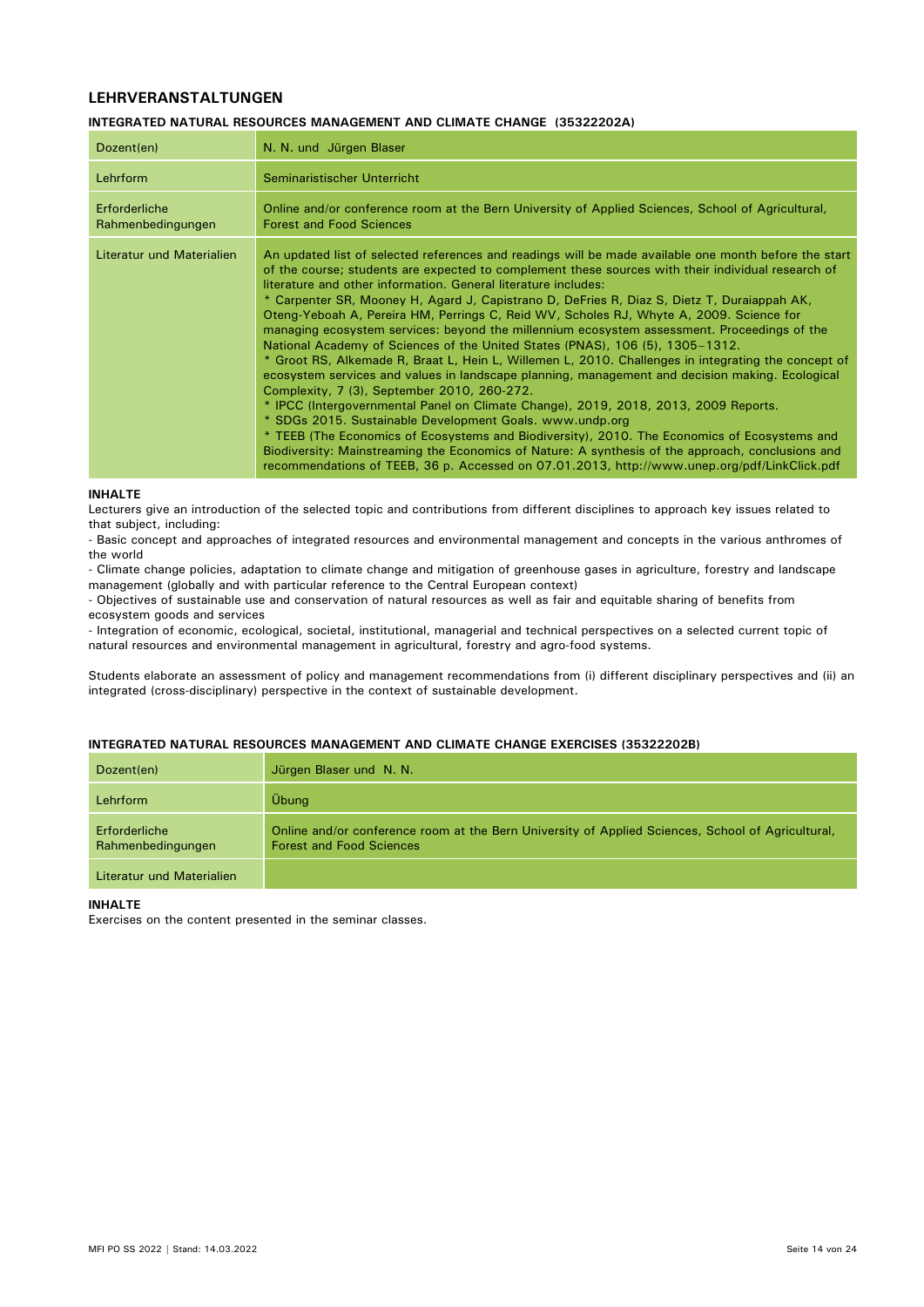# <span id="page-14-0"></span>**LOGISTICS, SUPPLY CHAIN AND NETWORK MANAGEMENT (353222030)**

| <b>Fakultät</b>               | Wald und Forstwirtschaft                                                                                                                                       |  |  |  |  |  |
|-------------------------------|----------------------------------------------------------------------------------------------------------------------------------------------------------------|--|--|--|--|--|
| Studiengang                   | International Management of Forest Industries                                                                                                                  |  |  |  |  |  |
| Semester                      | $\overline{2}$<br>EC.<br>5.0                                                                                                                                   |  |  |  |  |  |
| Häufigkeit des<br>Angebots    | jährlich im Wintersemester                                                                                                                                     |  |  |  |  |  |
| Prüfungsordnung               | 1.0<br>SS 2022<br>Gewicht für Gesamtnote                                                                                                                       |  |  |  |  |  |
| Verantwortlicher<br>Professor | N. N.                                                                                                                                                          |  |  |  |  |  |
| <b>Beteiligte Dozenten</b>    | N. N. und Bernhard Pauli                                                                                                                                       |  |  |  |  |  |
| Teilnahmebedingung<br>en      | Knowledge on the principles of logistics, supply chains and economics / previous completion of the<br>module Consumer Behaviour, Markets and Trade recommended |  |  |  |  |  |

#### **KOMPETENZZIELE**

At the end of the module the student will be able to:

- handle important terms and theories of logistics properly

- apply relevant tools in logistics in practical situations

- describe relevant foundations of supply chain management (SCM)

- to understand and apply key analytical constructs to describe value chains and market systems development for agricultural, food and timber markets

- know best practice in value chain research methods

- solve selected value chain management problems

- transfer these topics to logistics, supply chain and network management in agriculture, food and forest industries, both in a national and international context.

#### **PRÜFUNGEN / LEISTUNGSNACHWEISE**

| Prüfungsnummer                                                     | Prüfungsart   | Dauer | <b>Zeitraum</b> | Zulassungs-<br>voraussetzungen | Anteil<br>Endnote |
|--------------------------------------------------------------------|---------------|-------|-----------------|--------------------------------|-------------------|
| 353222030 Logistics, Supply Chain and<br><b>Network Management</b> | Studienarbeit |       | Prüfungszeit    |                                | 1.0               |

#### **STUDENTISCHER GESAMT-ARBEITSAUFWAND**

| Lehrveranstaltung | Lehrform                    | Kontaktzeit<br><b>SWS</b> | Kontaktzeit<br>Std. | Selbststudium<br>Std. | Gesamt<br>Arbeitsaufwand Std. |
|-------------------|-----------------------------|---------------------------|---------------------|-----------------------|-------------------------------|
| 35322203A         | Seminaristischer Unterricht | 3.0                       | 45.0                | 15.0                  | 60.0                          |
| 35322203B         | Seminar                     | 2.0                       | 30.0                | 30.0                  | 60.0                          |
| 35322203C         | Übung                       | 2.0                       | 30.0                | 0.0                   | 30.0                          |
| Summen            |                             | 7.0                       | 105.0               | 45.0                  | 150.0                         |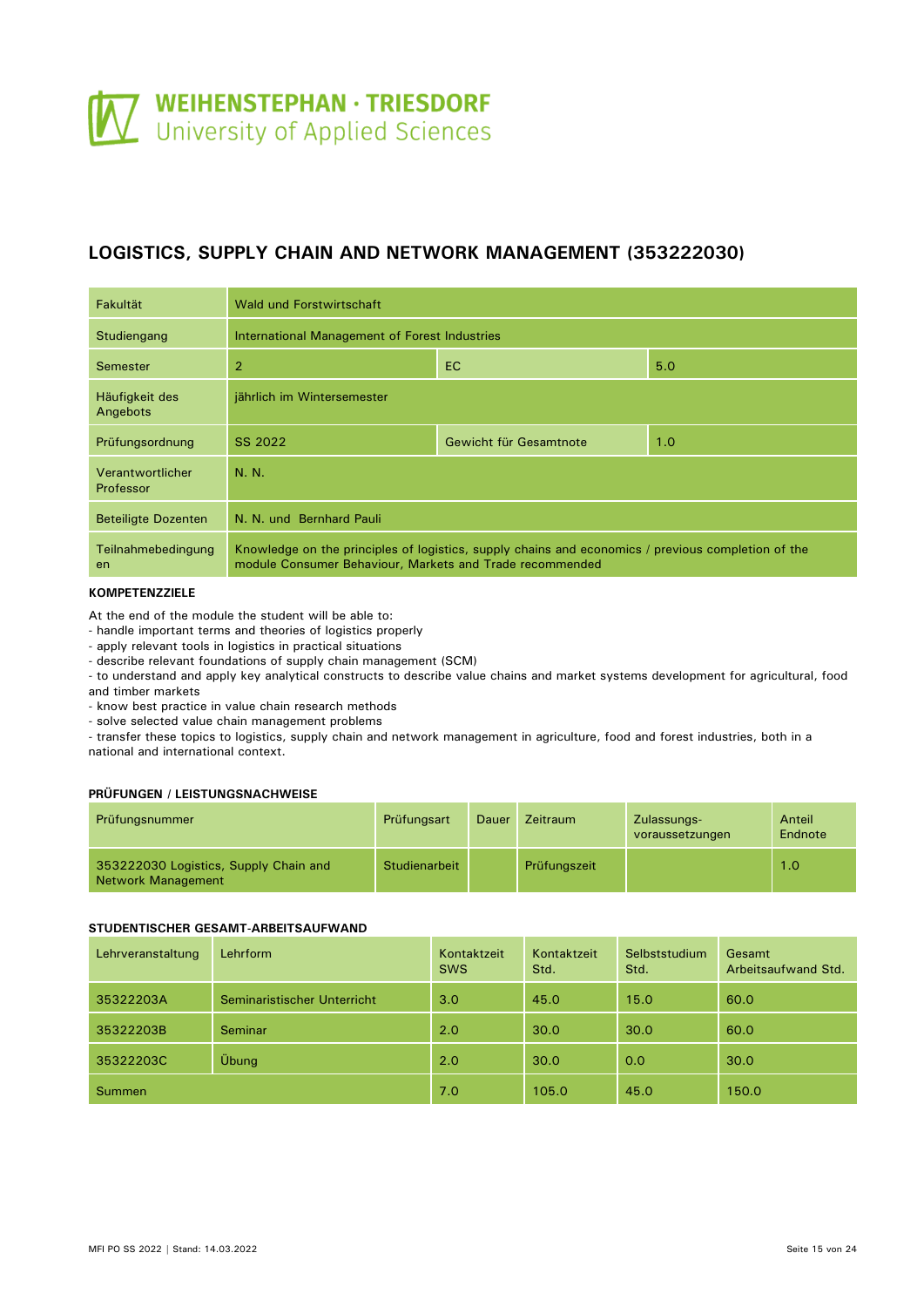# **LEHRVERANSTALTUNGEN**

#### **LOGISTICS, SUPPLY CHAIN AND NETWORK MANAGEMENT (35322203A)**

| Dozent(en)                         | N. N. und Bernhard Pauli                                                                                                                                                                                                                                                                                                                                                                                                                                                                                                                                                                                                                                                                                                                      |
|------------------------------------|-----------------------------------------------------------------------------------------------------------------------------------------------------------------------------------------------------------------------------------------------------------------------------------------------------------------------------------------------------------------------------------------------------------------------------------------------------------------------------------------------------------------------------------------------------------------------------------------------------------------------------------------------------------------------------------------------------------------------------------------------|
| Lehrform                           | Seminaristischer Unterricht                                                                                                                                                                                                                                                                                                                                                                                                                                                                                                                                                                                                                                                                                                                   |
| Erforderliche<br>Rahmenbedingungen | Online and/or conference room at the Bern University of Applied Sciences, School of Agricultural,<br><b>Forest and Food Sciences</b>                                                                                                                                                                                                                                                                                                                                                                                                                                                                                                                                                                                                          |
| Literatur und Materialien          | * Christopher M, 2012. Logistics and Supply Chain Management: creating value-adding networks<br>(4th edition). FT Press, 288 p.<br>* GTZ Eschborn (Deutsche Gesellschaft für Technische Zusammenarbeit), 2007. The Value Links<br>Manual – The Methodology of Value Chain Promotion, First Edition.<br>* Rushton A, Croucher P, Baker P, 2010. The Handbook of Logistics & Distribution Management<br>(4th edition). Kogan Page, London/Philadelphia/New Delhi, 636 p.<br>* Kaplinsky, Raphael and Morris, Mike (2002). A Handbook for Value Chain Research. Institute of<br>Development Studies.<br>For case studies and further reading, additional documents will be made available on Moodle one<br>month before the start of the module. |

#### **INHALTE**

The module focuses on supply chain management (SCM), logistics and network management of value chains in general (generic knowledge) and in agriculture, food and forest industries in particular.

Supply Chain and Value Chain Management

- History and basic principles of SCM
- Concept of value chain
- Value-chain analysis: research and assessment methods
- Cost analysis in SCM
- Holistic approach to value chain management: coordination, decision-making, controlling, incentives and information in a system
- Value chain approaches in international cooperation

Logistics

- Logistics in procurement, production, distribution and waste disposal
- Logistics on strategic, tactical and operational level
- Optimization of service level in logistics
- Planning and controlling tools in logistics (PPS, PRP, MRPII, ERP, APS, etc.)
- Methods (ABC/XYZ-analysis, procurement-portfolio, management of suppliers)
- Procurement and storage strategies
- Organizational forms and processes in logistics
- Analysis and optimization of processes in logistics
- International logistics

#### **LOGISTICS, SUPPLY CHAIN AND NETWORK MANAGEMENT SEMINAR (35322203B)**

| Dozent(en)                         | Bernhard Pauli und N. N.                                                                                                             |
|------------------------------------|--------------------------------------------------------------------------------------------------------------------------------------|
| Lehrform                           | Seminar                                                                                                                              |
| Erforderliche<br>Rahmenbedingungen | Online and/or conference room at the Bern University of Applied Sciences, School of Agricultural,<br><b>Forest and Food Sciences</b> |
| Literatur und Materialien          |                                                                                                                                      |

#### **INHALTE**

During seminar and exercise lessons different tools used in Value Chain Management, international cooperation and logistics are presented, tested and critically discussed.

| Dozent(en)                         | N. N. und Bernhard Pauli                                                                                                             |
|------------------------------------|--------------------------------------------------------------------------------------------------------------------------------------|
| Lehrform                           | Übung                                                                                                                                |
| Erforderliche<br>Rahmenbedingungen | Online and/or conference room at the Bern University of Applied Sciences, School of Agricultural,<br><b>Forest and Food Sciences</b> |
| Literatur und Materialien          |                                                                                                                                      |

#### **LOGISTICS, SUPPLY CHAIN AND NETWORK MANAGEMENT EXERCISES (35322203C)**

#### **INHALTE**

During seminar and exercise lessons different tools used in Value Chain Management, international cooperation and logistics are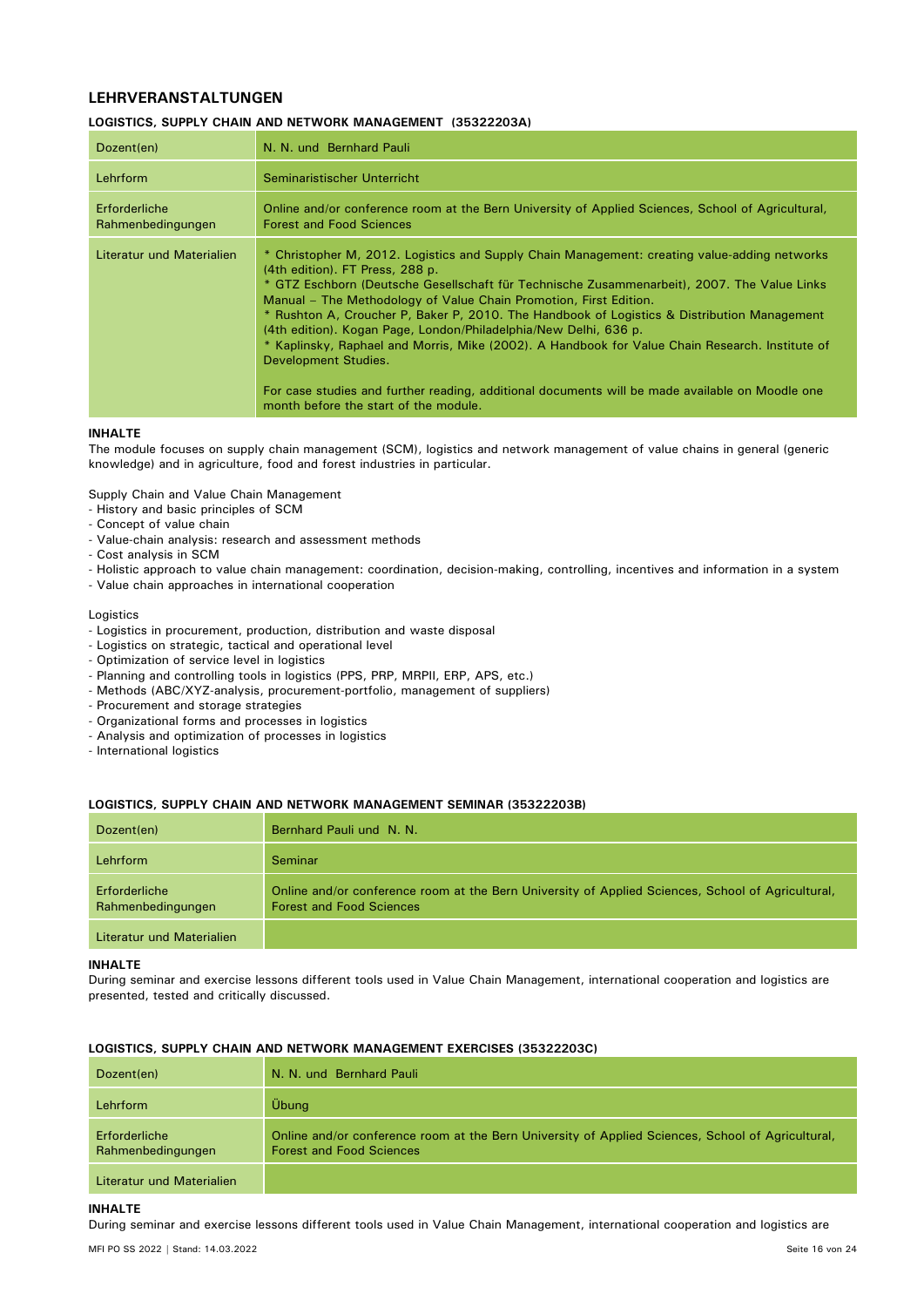presented, tested and critically discussed.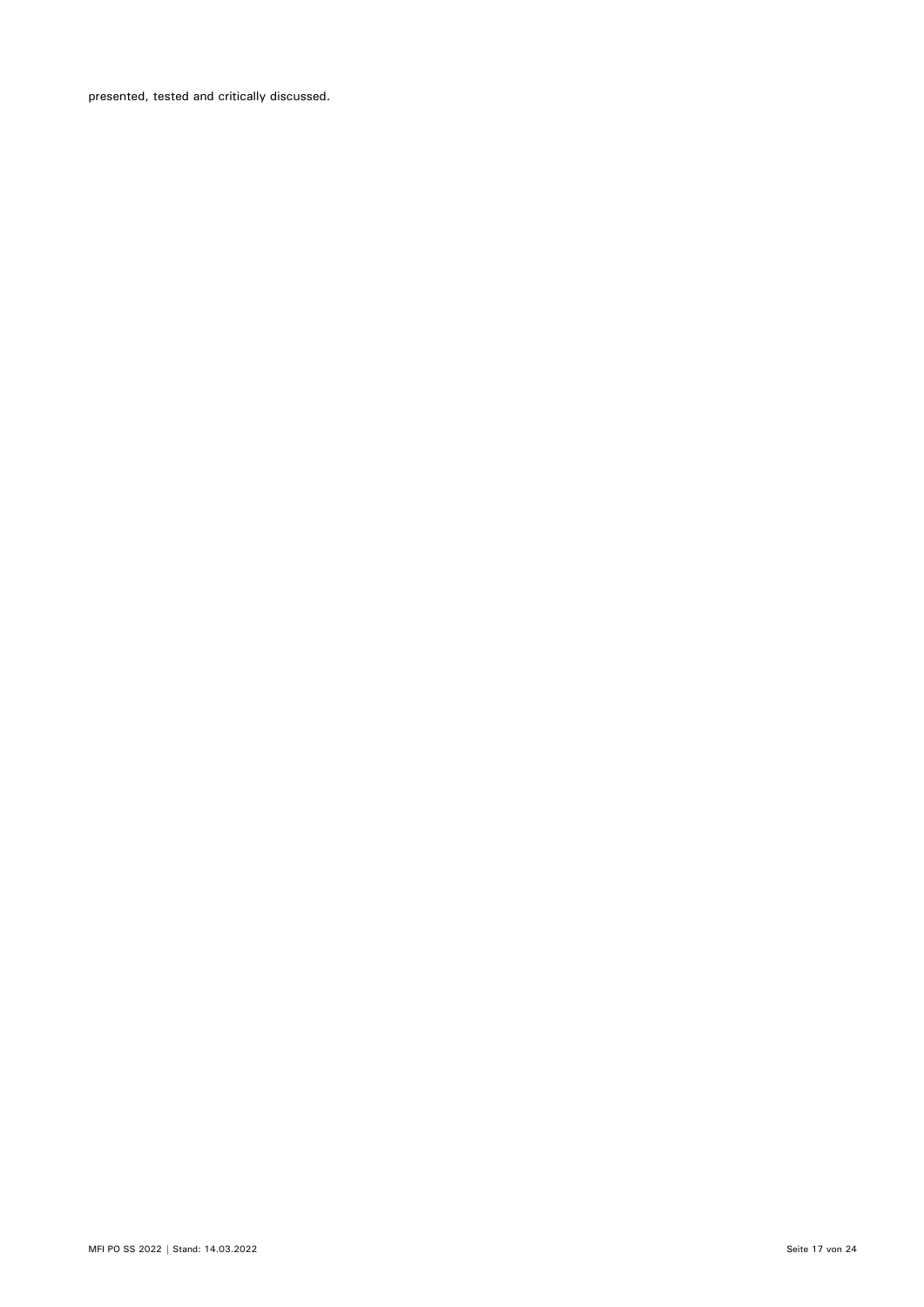# <span id="page-17-0"></span>**CONSUMER BEHAVIOR, MARKETS AND TRADE (353222040)**

| Fakultät                   | Wald und Forstwirtschaft                      |  |  |  |  |
|----------------------------|-----------------------------------------------|--|--|--|--|
| Studiengang                | International Management of Forest Industries |  |  |  |  |
| Semester                   | <b>EC</b><br>5.0<br>2                         |  |  |  |  |
| Häufigkeit des Angebots    | jährlich im Wintersemester                    |  |  |  |  |
| Prüfungsordnung            | SS 2022<br>1.0<br>Gewicht für Gesamtnote      |  |  |  |  |
| Verantwortlicher Professor | N. N.                                         |  |  |  |  |
| <b>Beteiligte Dozenten</b> | Jürgen Blaser, Ulrike Brämswig und N. N.      |  |  |  |  |

#### **KOMPETENZZIELE**

At the end of the module the student will be able to:

- describe and analyse the characteristics and functioning of selected agricultural, food and forest products using economic tools and models

- explain current and future developments on these markets, from a perspective of producers, consumers, and investors and against the background of international trade, market structures and government policies

- use economic thinking to analyse the impact of national and international policies on agricultural, food and forest products

- analyze and explain the influence of selected marketing and pricing strategies

- draw conclusions for the management of value chains

#### **PRÜFUNGEN / LEISTUNGSNACHWEISE**

| Prüfungsnummer                                    | <b>Prüfungsart</b> | Dauer | <b>Zeitraum</b> | Zulassungs-<br>voraussetzungen | Anteil<br>Endnote |
|---------------------------------------------------|--------------------|-------|-----------------|--------------------------------|-------------------|
| 353222040 Consumer Behavior, Markets<br>and Trade | Studienarbeit      |       | Prüfungszeit    |                                | 1.0               |

#### **STUDENTISCHER GESAMT-ARBEITSAUFWAND**

| Lehrveranstaltung | Lehrform                    | Kontaktzeit<br><b>SWS</b> | Kontaktzeit<br>Std. | Selbststudium<br>Std. | Gesamt<br>Arbeitsaufwand Std. |
|-------------------|-----------------------------|---------------------------|---------------------|-----------------------|-------------------------------|
| 35322204A         | Seminaristischer Unterricht | 3.0                       | 30.0                | 30.0                  | 60.0                          |
| 35322204B         | Seminar                     | 2.0                       | 30.0                | 60.0                  | 90.0                          |
| <b>Summen</b>     |                             | 5.0                       | 60.0                | 90.0                  | 150.0                         |

# **LEHRVERANSTALTUNGEN**

#### **CONSUMER BEHAVIOR, MARKETS AND TRADE (35322204A)**

| Dozent(en)                         | Jürgen Blaser, N. N. und Ulrike Brämswig                                                                                             |
|------------------------------------|--------------------------------------------------------------------------------------------------------------------------------------|
| Lehrform                           | Seminaristischer Unterricht                                                                                                          |
| Erforderliche<br>Rahmenbedingungen | Online and/or conference room at the Bern University of Applied Sciences, School of Agricultural,<br><b>Forest and Food Sciences</b> |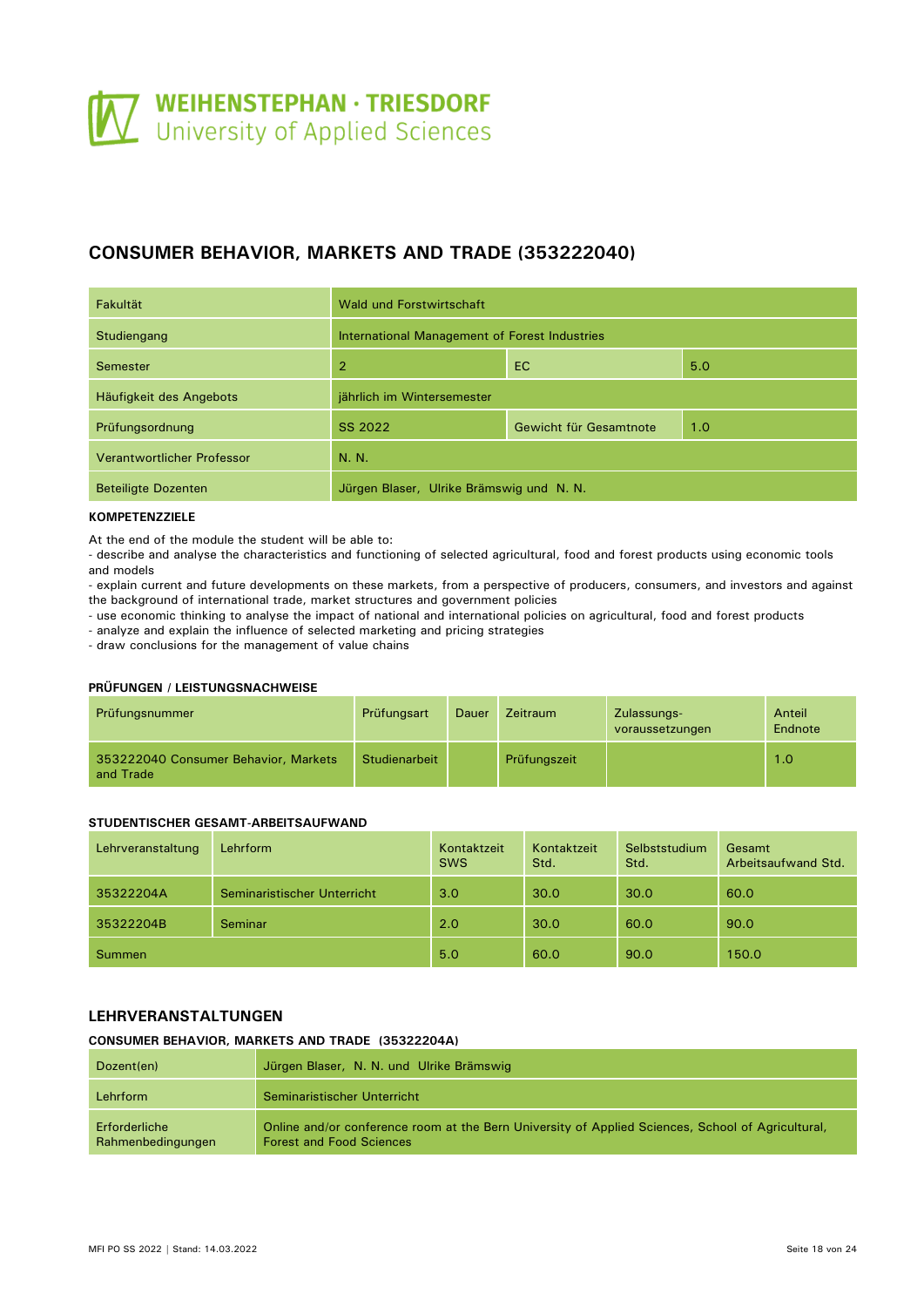| Literatur und Materialien | * Barkley A, Barkley PW 2020. The Principles of Agricultural Economics, 3rd edition. Routledge:<br>London/UK.<br>* Hudson D 2007. Agricultural Markets and Prices. Blackwell: Malden/USA, Oxford/UK,<br>Carlton/Australia.<br>* FAO 2020. The State of Agricultural Commodity Markets 2020. Agricultural Markets and<br>sustainable development: Global Value Chains, Smallholder Farmers and Digital Innovatoin. Food and<br>Agriculture Organization of the United Nations: Rome/Italy.<br>* MSLS AF-12 - Consumer Behaviour, Markets and Trade<br>* Mankiw NG 2015. Principles of Economics. Cengage Learning: Stamford/USA.<br>* Blackwell RD, Paul WM, James FE 2006. Consumer Behavior. International Student Edition (10th<br>edition), Thomson Higher Education: Mason/USA.<br>* UNECE/FAO 2019. Forest Products Annual Market Review 2018-2019.<br>https://www.unece.org/fileadmin/DAM/timber/publications/SP48.pdf<br>* Costanza R, d'Arge R, de Groots R, Farber S, Grasso M, Hannon B, Limburg K, Naeem S, O'Neill R,<br>Paruelo J, Raskin RG, Sutton P, van den Belt M 1997. The value of the world's ecosystem services<br>and natural capital. Nature, 387: 253-260.<br>In addition, a list with selected references and readings will be made available before the start of the |
|---------------------------|-------------------------------------------------------------------------------------------------------------------------------------------------------------------------------------------------------------------------------------------------------------------------------------------------------------------------------------------------------------------------------------------------------------------------------------------------------------------------------------------------------------------------------------------------------------------------------------------------------------------------------------------------------------------------------------------------------------------------------------------------------------------------------------------------------------------------------------------------------------------------------------------------------------------------------------------------------------------------------------------------------------------------------------------------------------------------------------------------------------------------------------------------------------------------------------------------------------------------------------------------------------------------------------------------|
|                           | module.                                                                                                                                                                                                                                                                                                                                                                                                                                                                                                                                                                                                                                                                                                                                                                                                                                                                                                                                                                                                                                                                                                                                                                                                                                                                                         |

#### **INHALTE**

The module will deal with the following topics by drawing on examples from agriculture, food and forestry:

- Market theory: economic principles of production and consumption
- Consumer behavior, psychology and choice (incl. consumption trends and lifestyle)
- Markets and price determination (with practical applications)
- Markets and government policies
- Markets and the economics of international trade

- Characteristics of agricultural, food and timber/forest products markets in different countries, with presentation of selected case studies

## **CONSUMER BEHAVIOR, MARKETS AND TRADE SEMINAR (35322204B)**

| Dozent(en)                         | Ulrike Brämswig, Jürgen Blaser und N. N.                                                                                             |
|------------------------------------|--------------------------------------------------------------------------------------------------------------------------------------|
| Lehrform                           | Seminar                                                                                                                              |
| Erforderliche<br>Rahmenbedingungen | Online and/or conference room at the Bern University of Applied Sciences, School of Agricultural,<br><b>Forest and Food Sciences</b> |
| Literatur und Materialien          |                                                                                                                                      |

#### **INHALTE**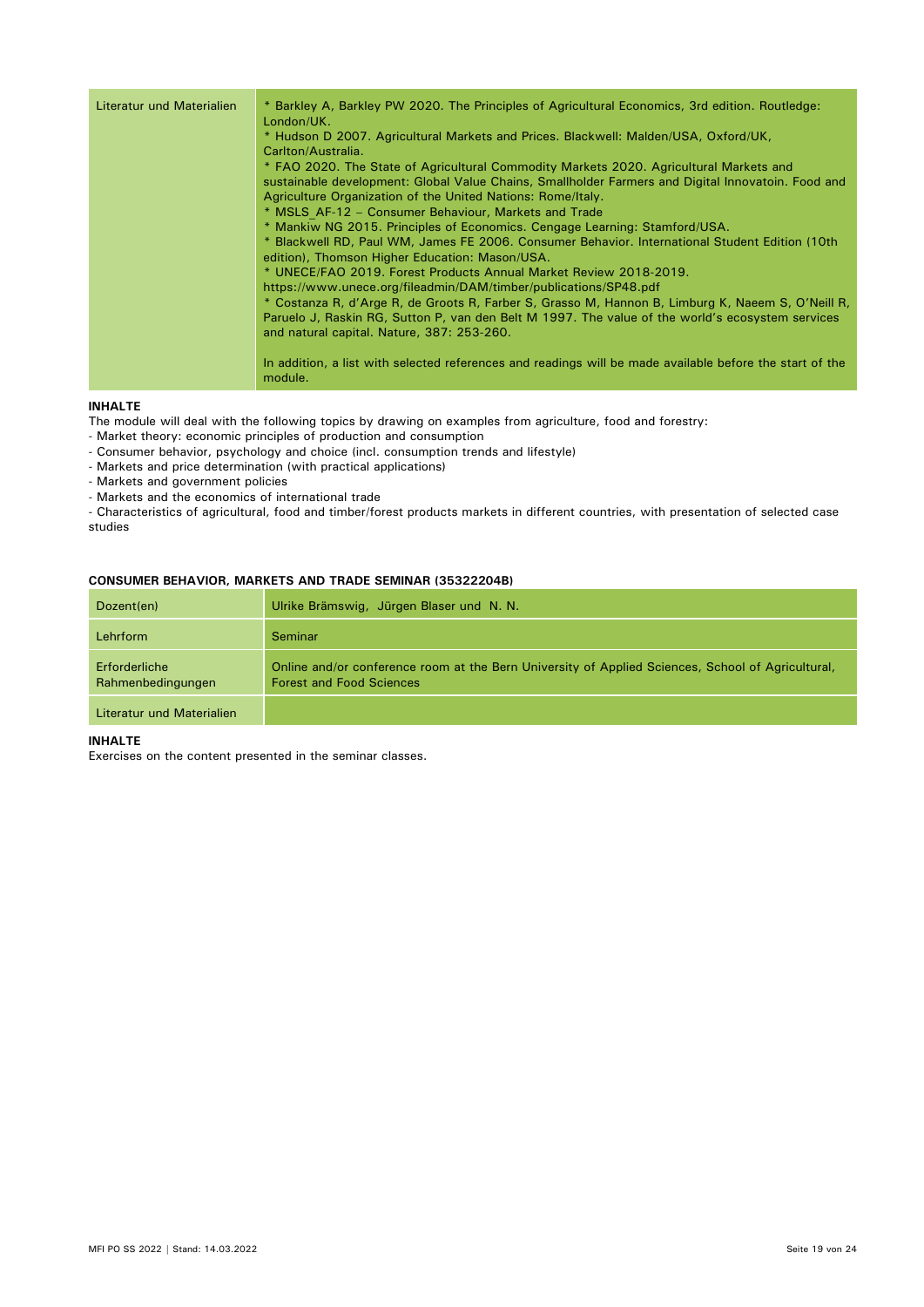# <span id="page-19-0"></span>**INTERNATIONAL FORSTRY AND FOREST INDUSTRY (353222050)**

| <b>Fakultät</b>               | Wald und Forstwirtschaft                                                                                                                                                                                                                                   |                               |  |  |  |  |  |
|-------------------------------|------------------------------------------------------------------------------------------------------------------------------------------------------------------------------------------------------------------------------------------------------------|-------------------------------|--|--|--|--|--|
| Studiengang                   | International Management of Forest Industries                                                                                                                                                                                                              |                               |  |  |  |  |  |
| Semester                      | $\overline{2}$<br>EC.<br>5.0                                                                                                                                                                                                                               |                               |  |  |  |  |  |
| Häufigkeit des<br>Angebots    | jährlich im Wintersemester                                                                                                                                                                                                                                 |                               |  |  |  |  |  |
| Prüfungsordnung               | SS 2022                                                                                                                                                                                                                                                    | Gewicht für Gesamtnote<br>1.0 |  |  |  |  |  |
| Verantwortlicher<br>Professor | Jürgen Blaser                                                                                                                                                                                                                                              |                               |  |  |  |  |  |
| <b>Beteiligte Dozenten</b>    | N. N.                                                                                                                                                                                                                                                      |                               |  |  |  |  |  |
| Teilnahmebedingung<br>en      | Solid background in one of the following fields of study: Forestry, agriculture, natural resources<br>management or environmental economics. The module is designed to acquire and translate knowledge in a<br>disciplinary and interdisciplinary context. |                               |  |  |  |  |  |

# **KOMPETENZZIELE**

At the end of the module the student will be able to:

- assess the role of forests and forestry in a global, regional, national and local development context;

- understand ecological, social and economic challenges in the principal forest biomes (boreal, temperate, humid and dry tropics);

- apply concepts, methods and tools to assess and implement sustainable forest management and forest conservation at landscape level in the various forest biomes and under different socio-cultural and economic conditions;

- assess main potentials and constraints of forest management implemented globally, with particular emphasis on distinguishing between forest rich and forest poor situations;

- analyze main forest policy and governance issues at national and international levels, based on the three pillars of sustainability (incl. application of C&I);

- position forestry and the forest sector in the wider national and international development context (including macro-economic policies, poverty reduction, food security, energy) set assess the sector's potentials and limitations;

- link forests and forestry to the global externality agenda, including the provision of forest goods and services, poverty alleviation goals, climate change and REDD+, biodiversity conservation and the protective role of forests and trees.

#### **PRÜFUNGEN / LEISTUNGSNACHWEISE**

| Prüfungsnummer                                                | Prüfungsart   | Dauer | Zeitraum     | Zulassungs-<br>voraussetzungen | Anteil<br>Endnote |
|---------------------------------------------------------------|---------------|-------|--------------|--------------------------------|-------------------|
| 353222050 International Forstry and<br><b>Forest Industry</b> | Studienarbeit |       | Prüfungszeit |                                | 1.0               |

#### **STUDENTISCHER GESAMT-ARBEITSAUFWAND**

| Lehrveranstaltung | Lehrform                    | Kontaktzeit<br><b>SWS</b> | Kontaktzeit<br>Std. | Selbststudium<br>Std. | Gesamt<br>Arbeitsaufwand Std. |
|-------------------|-----------------------------|---------------------------|---------------------|-----------------------|-------------------------------|
| 35322205A         | Seminaristischer Unterricht | 3.0                       | 45.0                | 30.0                  | 75.0                          |
| 35322205B         | Seminar                     | 2.0                       | 30.0                | 45.0                  | 75.0                          |
| <b>Summen</b>     |                             | 5.0                       | 75.0                | 75.0                  | 150.0                         |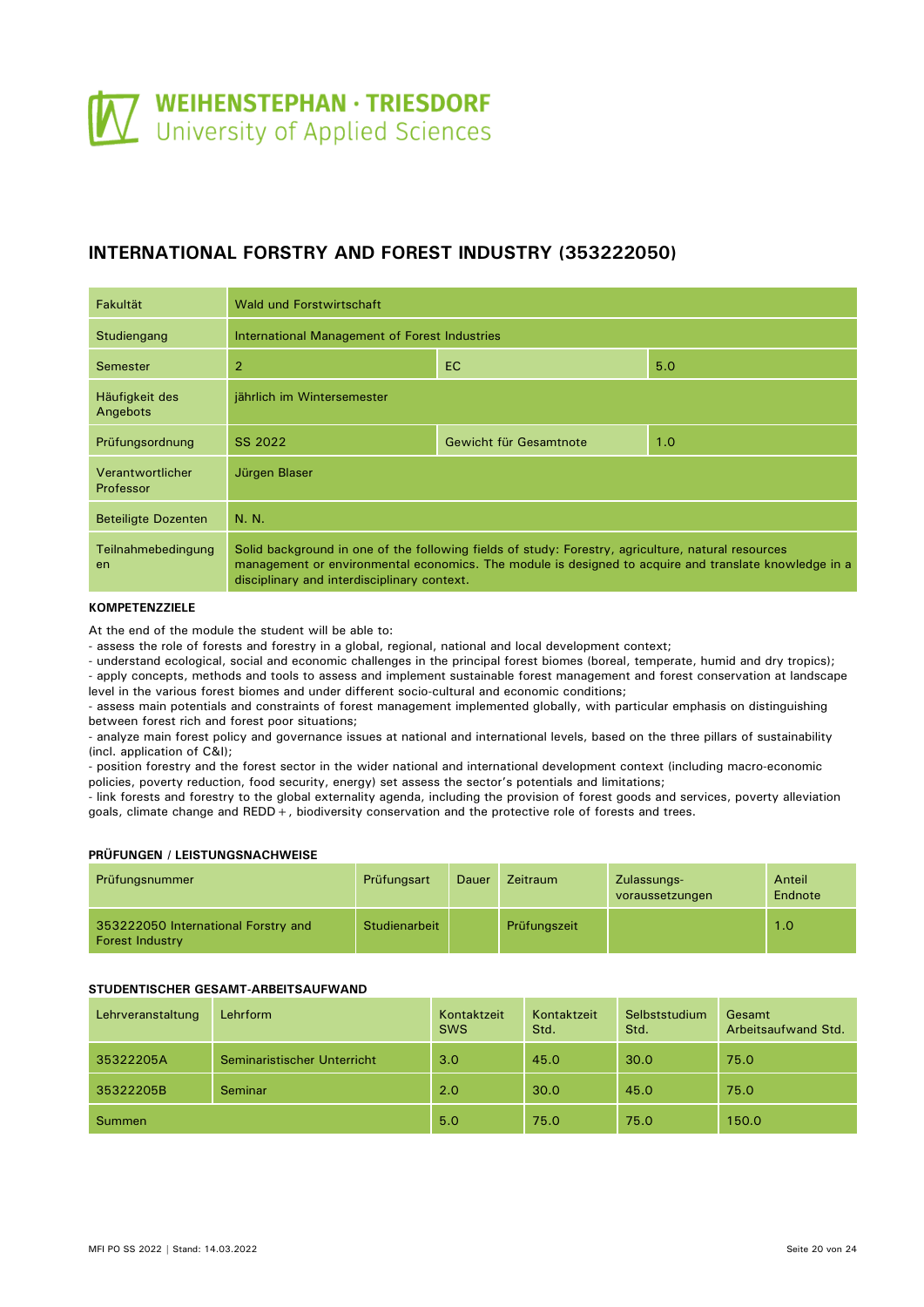# **LEHRVERANSTALTUNGEN**

#### **INTERNATIONAL FORESTRY AND FOREST INDUSTRY (35322205A)**

| Dozent(en)                         | Jürgen Blaser und N. N.                                                                                                                                                                                                                                                                                                                                                                                                                                                                                                                                                                                                                                                                                                                                                                                                                                                                                                                                                                                                                                                                                                                                                                                                                                                                                                                                                                                                                                                                                                                                                                                   |
|------------------------------------|-----------------------------------------------------------------------------------------------------------------------------------------------------------------------------------------------------------------------------------------------------------------------------------------------------------------------------------------------------------------------------------------------------------------------------------------------------------------------------------------------------------------------------------------------------------------------------------------------------------------------------------------------------------------------------------------------------------------------------------------------------------------------------------------------------------------------------------------------------------------------------------------------------------------------------------------------------------------------------------------------------------------------------------------------------------------------------------------------------------------------------------------------------------------------------------------------------------------------------------------------------------------------------------------------------------------------------------------------------------------------------------------------------------------------------------------------------------------------------------------------------------------------------------------------------------------------------------------------------------|
| Lehrform                           | Seminaristischer Unterricht                                                                                                                                                                                                                                                                                                                                                                                                                                                                                                                                                                                                                                                                                                                                                                                                                                                                                                                                                                                                                                                                                                                                                                                                                                                                                                                                                                                                                                                                                                                                                                               |
| Erforderliche<br>Rahmenbedingungen | Online and/or conference room at the Bern University of Applied Sciences, School of Agricultural,<br><b>Forest and Food Sciences</b>                                                                                                                                                                                                                                                                                                                                                                                                                                                                                                                                                                                                                                                                                                                                                                                                                                                                                                                                                                                                                                                                                                                                                                                                                                                                                                                                                                                                                                                                      |
| Literatur und Materialien          | Individual search by students; each student will need to submit at the end of the module a<br>commented bibliography, including an overall analysis. A selected list of references will be made<br>available on each chapter presented.<br>Main guidance on the topics: www.fao.org/forestry; www.cifor.org; www.itto.int;<br>www.worldbank.org/forestry; www.unece/forests.org; www.fcpf.org; www.wri.org;<br>www.unredd.org<br>References providing a general overview of the issues include:<br>* FAO 2015, Global Forest Resources Assessments. www.fao.org<br>* Poore D, 2003. Changing Landscapes: The Development of the International Tropical Timber<br>Organization and Its influence on Tropical Forest Management. Earthscan, London, 312 p.<br>* Martin C, 2015. On the Edge: The State and Fate of the World's Tropical Rainforests. Greystone<br>Vancouver, 384 p.<br>* Putz FE, Zuidema PA, Synnott T, Peña-Claros M, Pinard MA, Shiel D, Vanclay JK, Sist P, Gourlet-<br>Fleury S, Griscom B, Palmer J, Zagt R, 2012. Sustaining conservation values in selectively logged<br>tropical forests: the attained and the attainable. Conservation Letters $5(4)$ , $1-8$ .<br>* Robledo C, Blaser J, 2008. Key issues on land use, land use change and forestry (LULUCF) with an<br>emphasis on developing country perspectives. An Environment & Energy Group Publication.<br>Intercooperation, Bern, 49 p.<br>* Wunder S, 2006. Are direct payments for environmental services spelling doom for sustainable<br>forest management in the tropics? Ecology and Society 11 (2), 23. [online] |

#### **INHALTE**

The module will focus on the analysis on the main challenges for forests and forestry in a global policy and development context. These include the role of forests and forestry under changing environmental and social conditions; the analysis of the macroeconomic context to conserve and manage forests globally; the understanding of the global forest resource assessment (methods, definition, results); the biophysical and socio-economic conditions of managing and conserving forests in the major biomes; the concepts of sustainable forest management (SFM), in natural and man-made forests as well as at landscape level; REDD+; and global forest institutions.

Particular attention will be given to understand the various demands on forests and forestry by society now and in the future, including:

- Valuating forest goods (timber, NTFP) and services (soil, water, carbon, biodiversity)
- Forest resources and production of wood and non- timber forest products
- Forest policy and governance
- Forest and climate change with particular emphasis on REDD+
- Forest and biodiversity conservation.

### **INTERNATIONAL FORESTRY AND FOREST INDUSTRY SEMINAR (35322205B)**

| Dozent(en)                         | N. N. und Jürgen Blaser                                                                                                              |
|------------------------------------|--------------------------------------------------------------------------------------------------------------------------------------|
| Lehrform                           | Seminar                                                                                                                              |
| Erforderliche<br>Rahmenbedingungen | Online and/or conference room at the Bern University of Applied Sciences, School of Agricultural,<br><b>Forest and Food Sciences</b> |
| Literatur und Materialien          |                                                                                                                                      |

#### **INHALTE**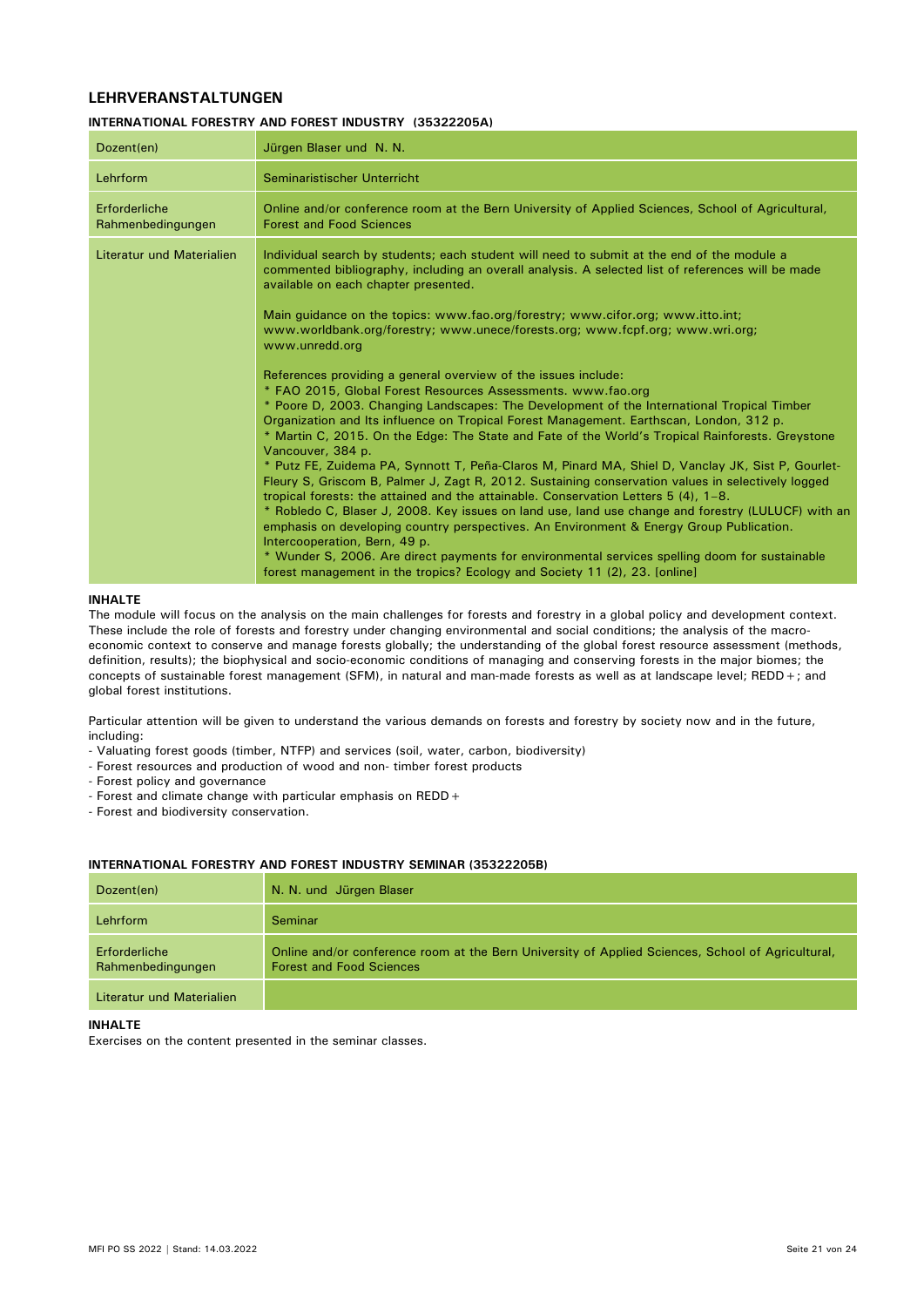# <span id="page-21-0"></span>**INTERNATIONAL FOREST ENGINEERING (353222060)**

| Fakultät                   | <b>Wald und Forstwirtschaft</b>               |                        |     |  |
|----------------------------|-----------------------------------------------|------------------------|-----|--|
| Studiengang                | International Management of Forest Industries |                        |     |  |
| Semester                   | 2                                             | EC                     | 5.0 |  |
| Häufigkeit des Angebots    | jährlich im Wintersemester                    |                        |     |  |
| Prüfungsordnung            | SS 2022                                       | Gewicht für Gesamtnote | 1.0 |  |
| Verantwortlicher Professor | N. N.                                         |                        |     |  |

#### **PRÜFUNGEN / LEISTUNGSNACHWEISE**

| Prüfungsnummer                                | Prüfungsart   | Dauer | <b>Zeitraum</b> | Zulassungs-<br>voraussetzungen | Anteil<br>Endnote |
|-----------------------------------------------|---------------|-------|-----------------|--------------------------------|-------------------|
| 353222060 International Forest<br>Engineering | Studienarbeit |       | Prüfungszeit    |                                | 1.0               |

### **STUDENTISCHER GESAMT-ARBEITSAUFWAND**

Keine Lehrveranstaltungen angelegt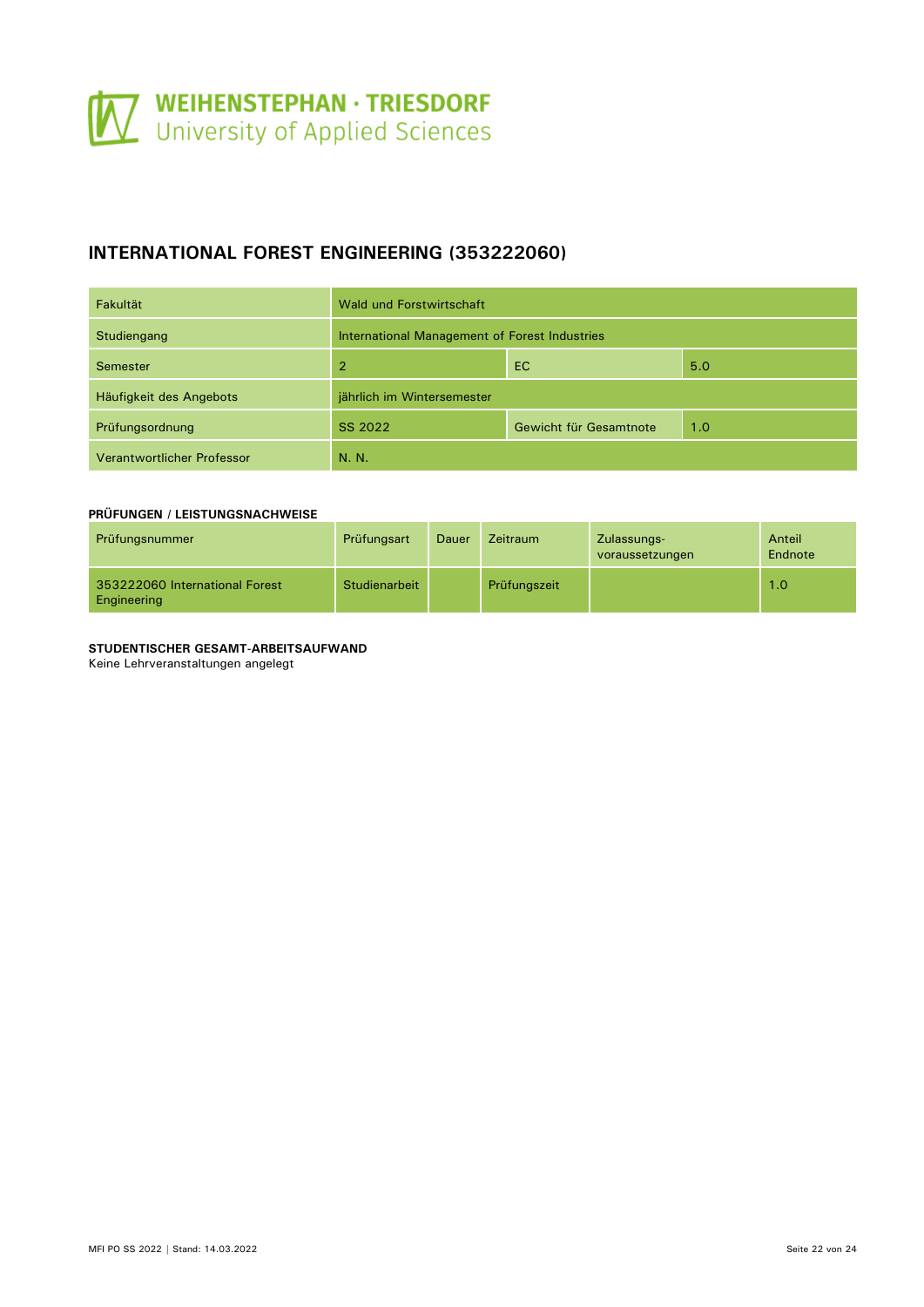# <span id="page-22-0"></span>**MASTER'S THESIS (353223000)**

| <b>Fakultät</b>               | Wald und Forstwirtschaft                                                                                   |                        |     |
|-------------------------------|------------------------------------------------------------------------------------------------------------|------------------------|-----|
| Studiengang                   | International Management of Forest Industries                                                              |                        |     |
| Semester                      | 3<br>EC.<br>30.0                                                                                           |                        |     |
| Häufigkeit des Angebots       | jedes Semester                                                                                             |                        |     |
| Prüfungsordnung               | SS 2022                                                                                                    | Gewicht für Gesamtnote | 6.0 |
| Verantwortlicher<br>Professor | Prof. Dr. Steffen Rogg                                                                                     |                        |     |
| <b>Beteiligte Dozenten</b>    | Jürgen Blaser, Prof. Dr. Ewald Endres, N. N., Bernhard Pauli, Prof. Dr. Hubert Speth und Andrea<br>Stübner |                        |     |

#### **KOMPETENZZIELE**

At the end of the module the student will be able to:

- independently work on a selected, comprehensive topic at academic level, under the supervision of internal and external advisors - select and apply a set of methods suitable for the necessary tasks of analysis, problem solving, and synthesis

- identify and effectively use a variety of information sources

- establish close cooperation with the – forestry or timber – company which set the topic

- write a scientific report as master thesis

- present and defend the thesis findings before an expert committee

#### **PRÜFUNGEN / LEISTUNGSNACHWEISE**

| Prüfungsnummer               | Prüfungsart         | Dauer | Zeitraum | Zulassungs-<br>voraussetzungen | <b>Anteil Endnote</b> |
|------------------------------|---------------------|-------|----------|--------------------------------|-----------------------|
| 353223001 Master's Thesis    | <b>Masterarbeit</b> |       |          |                                | 0.85                  |
| 353223002 Defence colloquium | Kolloquium          |       |          |                                | 0.15                  |

#### **STUDENTISCHER GESAMT-ARBEITSAUFWAND**

| Lehrveranstaltung | Lehrform       | Kontaktzeit<br><b>SWS</b> | Kontaktzeit<br>Std. | Selbststudium<br>Std. | Gesamt<br>Arbeitsaufwand Std. |
|-------------------|----------------|---------------------------|---------------------|-----------------------|-------------------------------|
| 35322300A         |                | 1.0                       | 15.0                | 690.0                 | 705.0                         |
| 35322300B         | Projektstudium | 1.0                       | 15.0                | 30.0                  | 45.0                          |
| <b>Summen</b>     |                | 2.0                       | 30.0                | 720.0                 | 750.0                         |

# **LEHRVERANSTALTUNGEN**

# **MASTER'S THESIS (35322300A)**

| Dozent(en)                         |                                                                 |
|------------------------------------|-----------------------------------------------------------------|
| Lehrform                           |                                                                 |
| Erforderliche<br>Rahmenbedingungen | The Master's thesis can be written in Weihenstephan, Zollikofen |